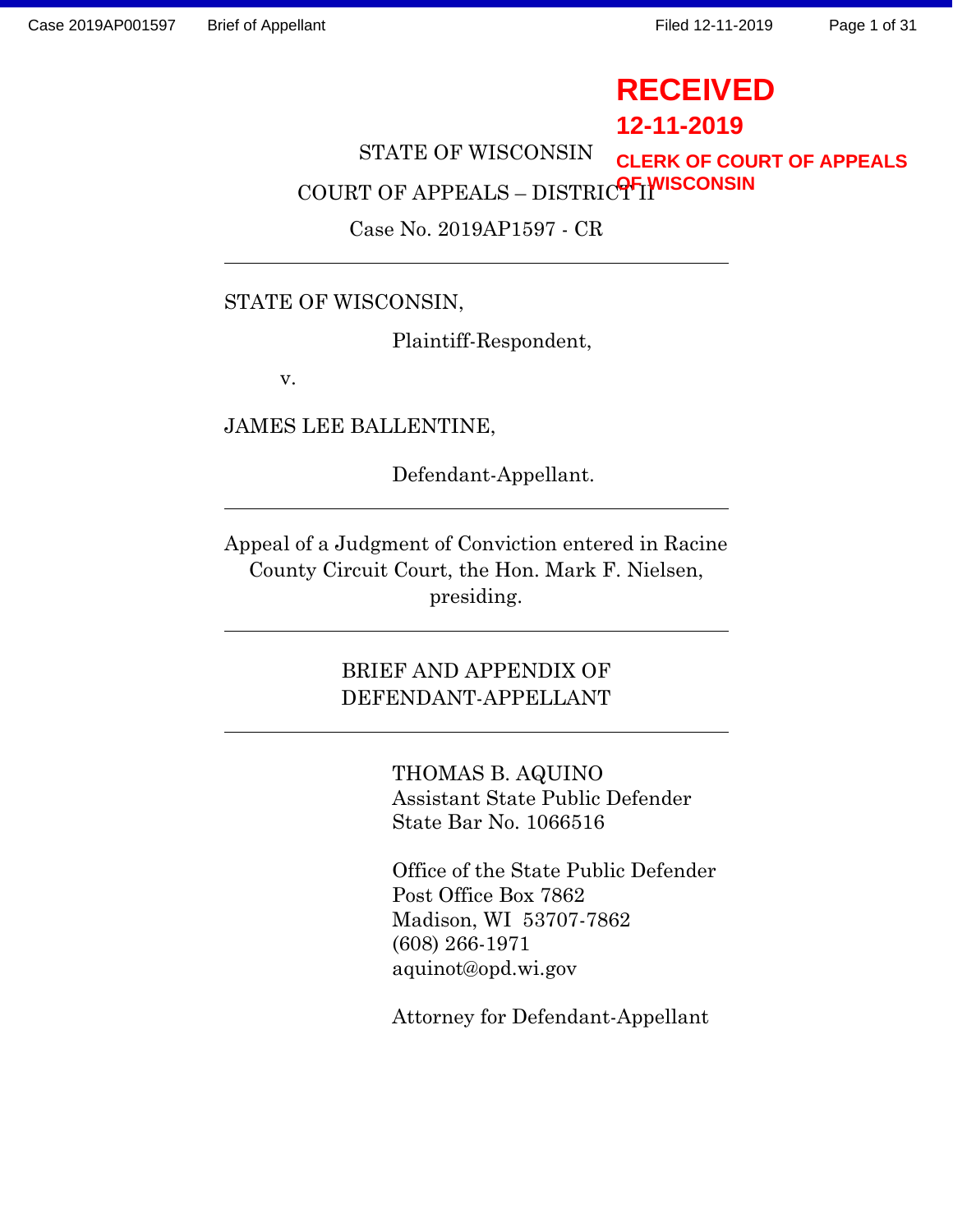## **TABLE OF CONTENTS**

|     |                                                                                                                                                                                                                               | Page |  |  |  |  |
|-----|-------------------------------------------------------------------------------------------------------------------------------------------------------------------------------------------------------------------------------|------|--|--|--|--|
|     |                                                                                                                                                                                                                               |      |  |  |  |  |
|     |                                                                                                                                                                                                                               |      |  |  |  |  |
|     | Statement On Oral Argument And Publication 1                                                                                                                                                                                  |      |  |  |  |  |
|     |                                                                                                                                                                                                                               |      |  |  |  |  |
| Ι.  |                                                                                                                                                                                                                               |      |  |  |  |  |
| II. |                                                                                                                                                                                                                               |      |  |  |  |  |
|     |                                                                                                                                                                                                                               |      |  |  |  |  |
|     |                                                                                                                                                                                                                               |      |  |  |  |  |
| I.  | Ballentine was entitled to introduce<br>evidence of Denmark successfully<br>hiding drugs from police after being<br>arrested and searched for dealing                                                                         |      |  |  |  |  |
|     | A. The circuit court erroneously<br>exercised its discretion in holding<br>that the probative value of the<br>details of Denmark successfully<br>hiding drugs from the police<br>would be substantially<br>outweighed by time |      |  |  |  |  |
|     | 1. Denmark's hiding of the drugs<br>was offered for a proper purpose 11                                                                                                                                                       |      |  |  |  |  |
|     | 2. Denmark's demonstrated ability<br>to hide drugs from the police was                                                                                                                                                        |      |  |  |  |  |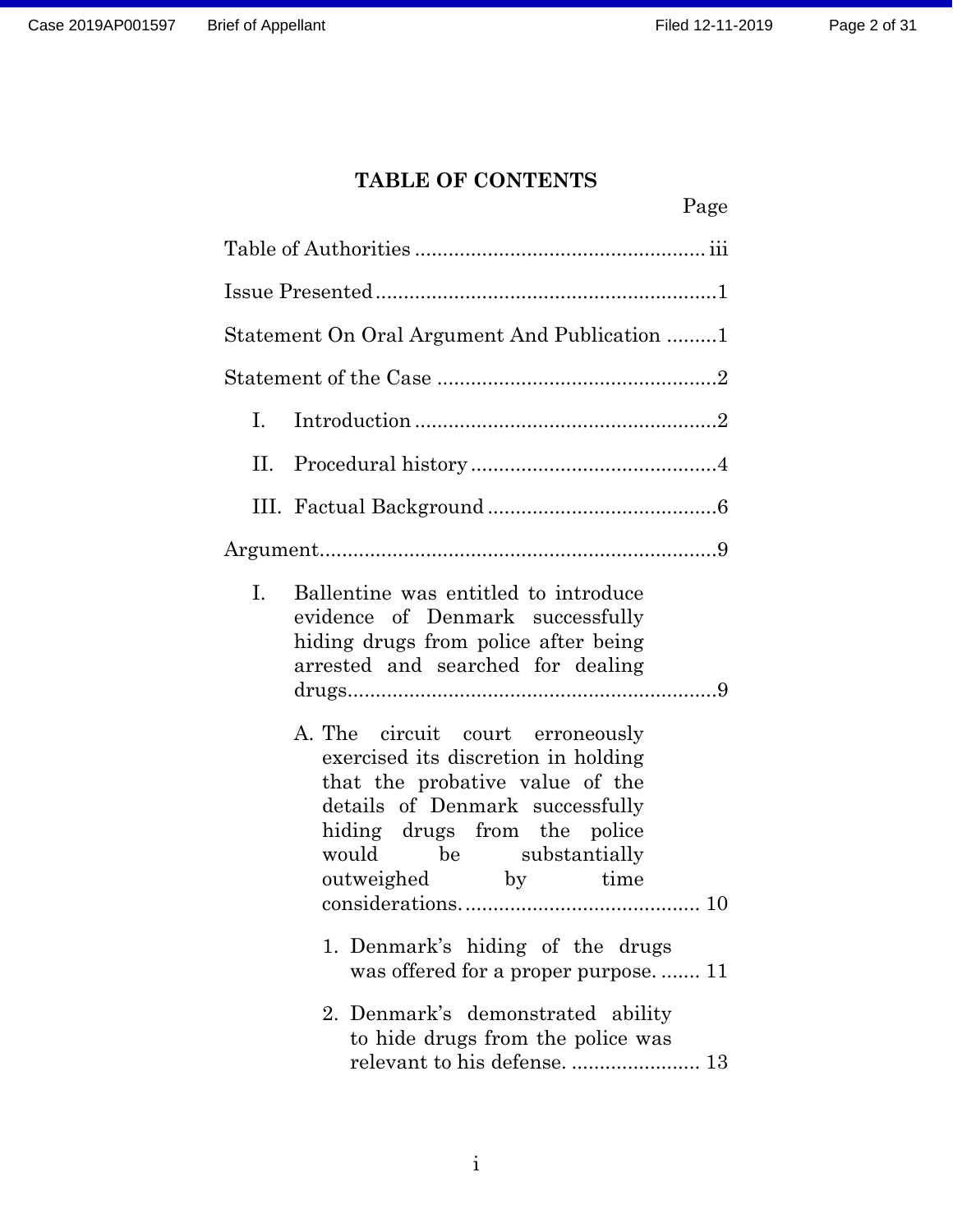| 3. The court's determination that    |
|--------------------------------------|
| the probative value of Denmark's     |
| successful attempt to hide drugs     |
| from the police was substantially    |
| outweighed by time                   |
| considerations was an erroneous      |
|                                      |
| B. The failure to admit the evidence |
|                                      |
|                                      |
|                                      |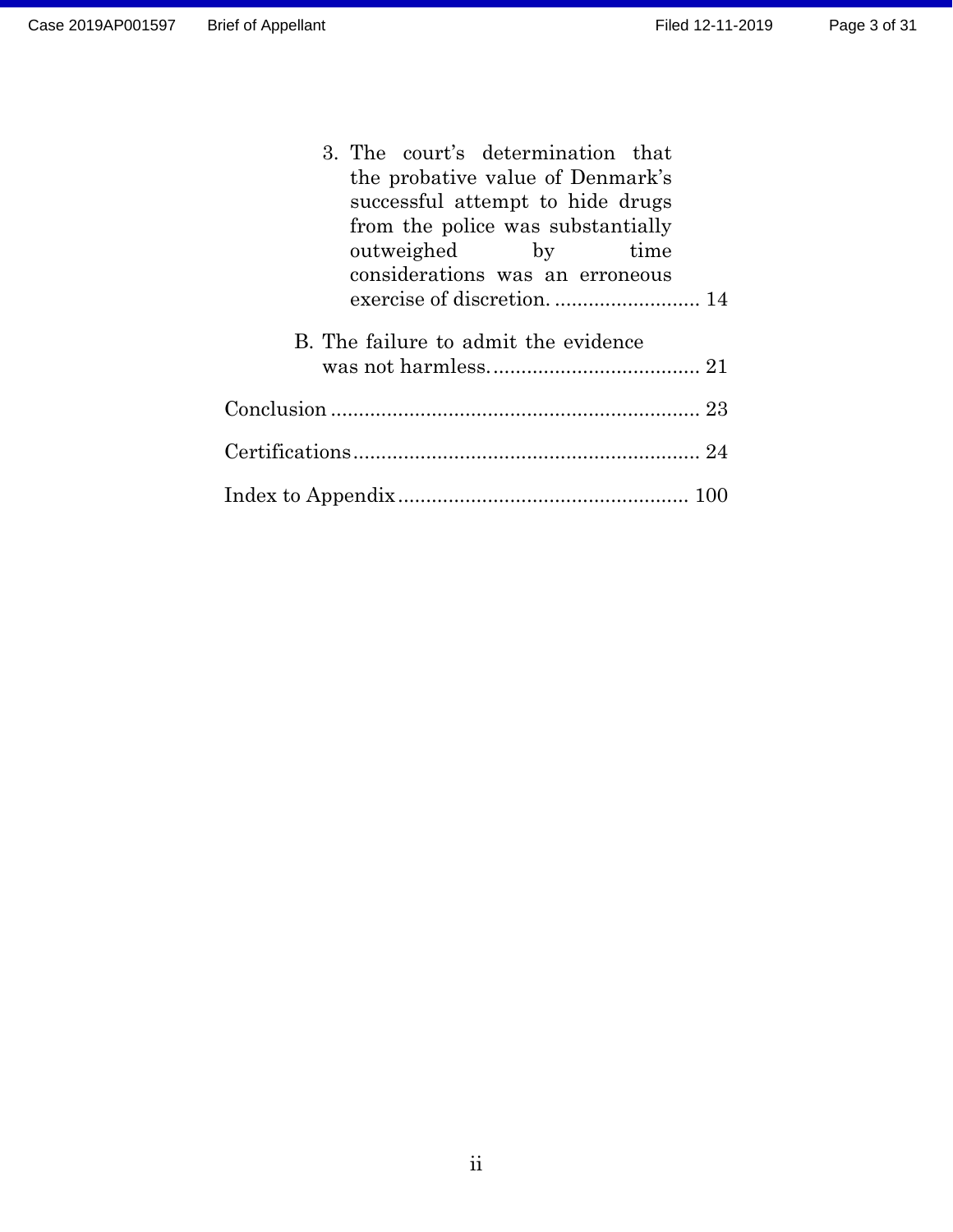# **TABLE OF AUTHORITIES**

<span id="page-3-0"></span>

| Cases                                                                                     |
|-------------------------------------------------------------------------------------------|
| Jensen v. Clements, 800 F.3d 892 (7th Cir.                                                |
| Johnson v. Misericordia Cmty. Hosp., 97 Wis.<br>2d 521, 294 N.W.2d 501 (Ct. App. 1980) 12 |
| <i>State v. Alexander, 214 Wis. 2d 628, 571</i>                                           |
| State v. Beamon, 2013 WI 47, 347 Wis. 2d 559,                                             |
| State v. Mayo, 2007 WI 78, 301 Wis. 2d 642,                                               |
| <i>State v. Migliorino</i> , 170 Wis. 2d 576, 489                                         |
| State v. Sullivan, 216 Wis.2d 768, 576 N.W.2d                                             |
| <b>Statutes</b>                                                                           |
|                                                                                           |
|                                                                                           |
|                                                                                           |
|                                                                                           |
|                                                                                           |
|                                                                                           |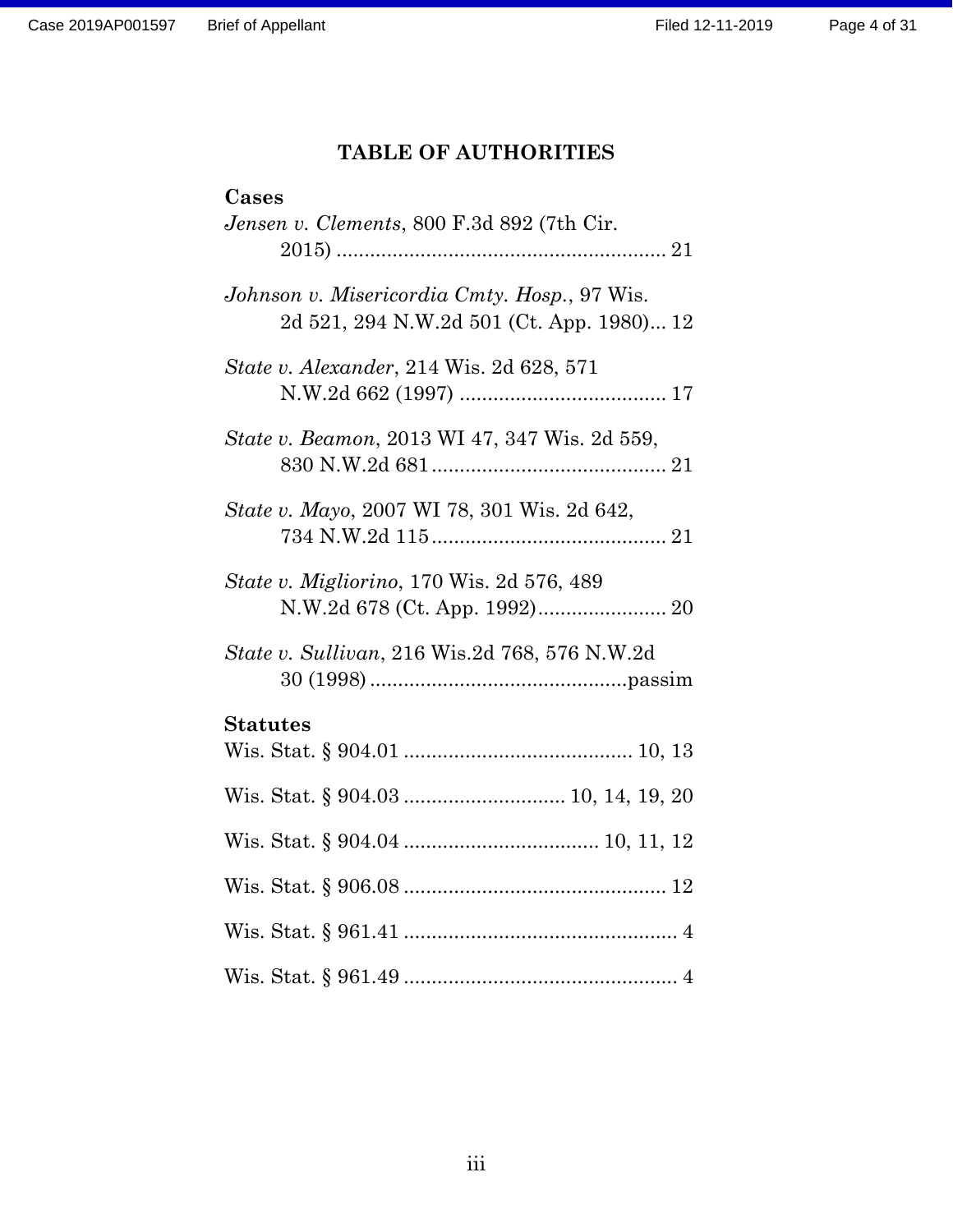#### **ISSUE PRESENTED**

<span id="page-4-0"></span>The defendant allegedly sold drugs to a confidential informant during a controlled purchase. The defense claimed that the informant had hidden the drugs from the police before meeting with the defendant, and when he provided the drugs to the police he falsely claimed that he had purchased them from the defendant.

**Issue**: Whether the defendant could introduce evidence of a prior episode of the confidential informant successfully hiding drugs from the police during a search.

The circuit court held that the defendant could only introduce such evidence if the confidential informant denied a general knowledge of how to hide drugs.

## **STATEMENT ON ORAL ARGUMENT AND PUBLICATION**

<span id="page-4-1"></span>The appeal does not warrant a published opinion, as it involves application of facts to wellestablished law. Oral argument would be welcomed, to explain how the law applies to the complicated factual issues.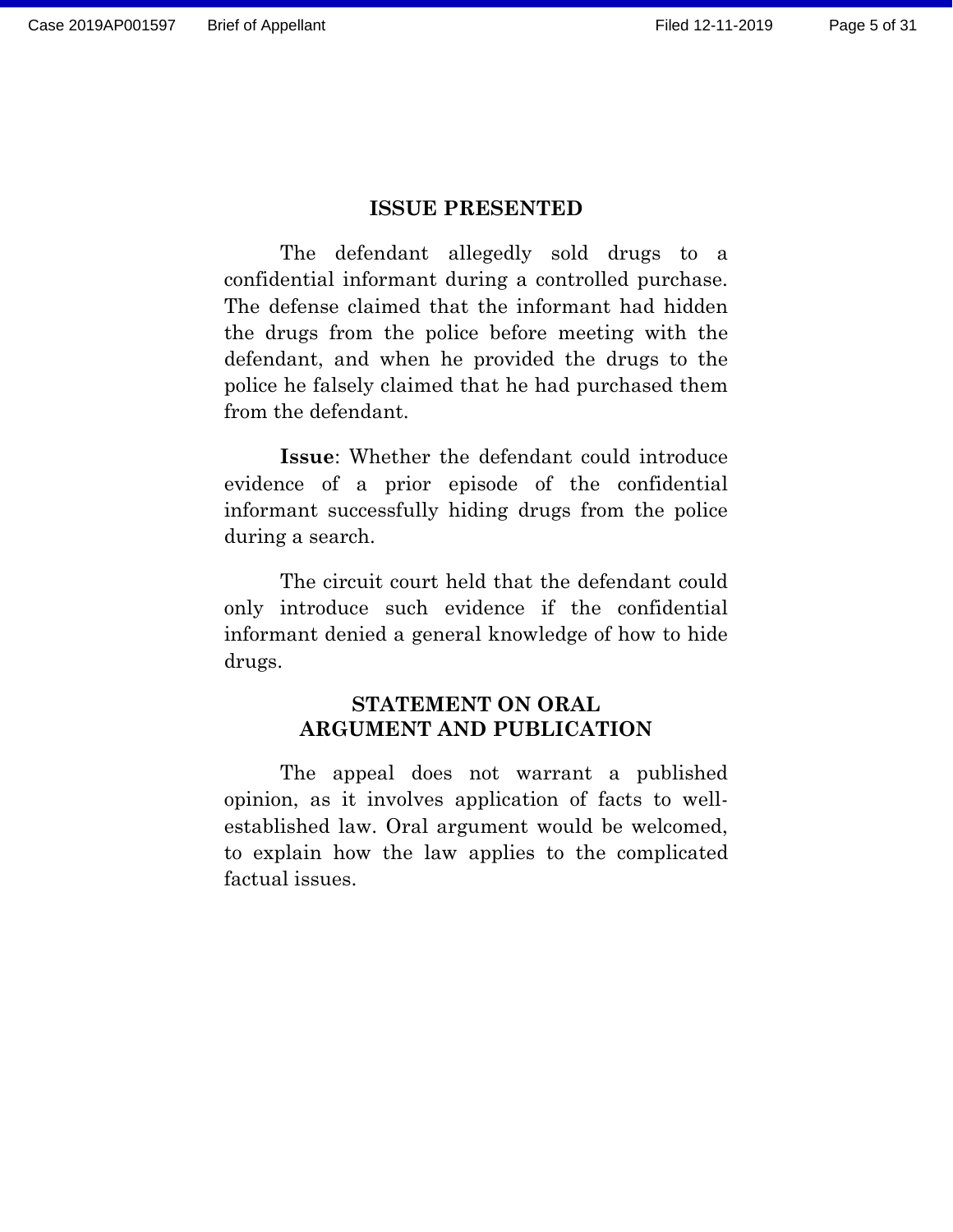#### **STATEMENT OF THE CASE**

#### <span id="page-5-1"></span><span id="page-5-0"></span>**I. Introduction**

This is a drug case where the State relied on a confidential informant who claimed to have purchased cocaine from Defendant-Appellant James Ballentine during three controlled buys. Ballentine's defense was that the confidential informant – Ballentine's estranged son, Denmark James<sup>1</sup> – framed him in order to get out of his own legal problems.

Before each controlled purchase, police searched Denmark for drugs. Thus, in order to frame Ballentine, Denmark would have had to have hidden the drugs from the police during these searches.

Although this may seem far-fetched, Denmark had a track record of successfully hiding drugs during a police search. In 2015, Denmark was arrested on suspicion of dealing drugs. Denmark was searched and brought to the police station for questioning. While being escorted to the bathroom, Denmark covertly dropped the drugs in a hallway. Police later discovered the drugs and charged Denmark with several drug offenses.

Ballentine sought to introduce evidence of this episode to demonstrate Denmark's ability to hide

<sup>&</sup>lt;sup>1</sup> To avoid confusion between the defendant, James Ballentine, and his son, Denmark James, this brief refers to the former as Ballentine and the latter as Denmark.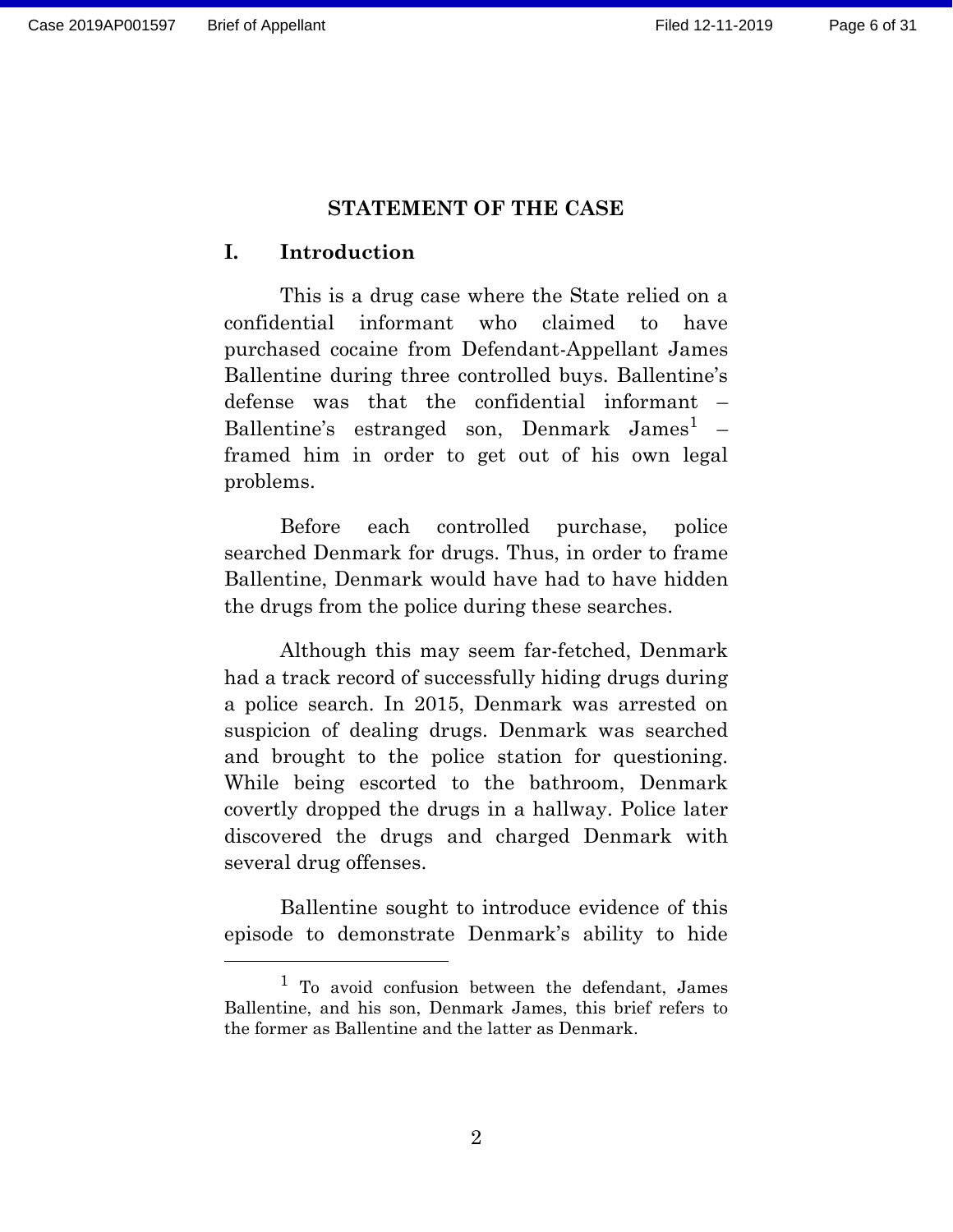drugs from the police during a search. However, the court limited Ballentine to asking Denmark if he "knows how to conceal drugs on his person." (44:35; App. 110). The court reasoned that the ability to hide drugs from the police was of low probative value because it is "common sense," and that it would be a waste of time to introduce the details if Denmark conceded that he knew how to hide drugs. (44:36; App. 111). According to the court, the probative value would increase if Denmark denied knowing how to hide drugs

The court's ruling was an erroneous exercise of discretion. There is no rational basis for the court's conclusion that the probative value of the prior episode would increase if Denmark denied knowing how to hide drugs. The relevance of other act evidence does not depend on the testimony of the actor, as demonstrated by the frequent use of a defendant's other acts in criminal cases where the defendant exercises their Fifth Amendment privilege not to testify. The details were important to show that Denmark possessed more than a general knowledge of how to hide drugs: he was able to hide drugs from police officers searching from drugs. Finally, the additional dozen or so questions it would have taken to adduce this information would not have substantially lengthened what was a three-day trial.

The State will not be able to show that the error was harmless beyond a reasonable doubt. The State's case depended on Denmark's credibility. The

3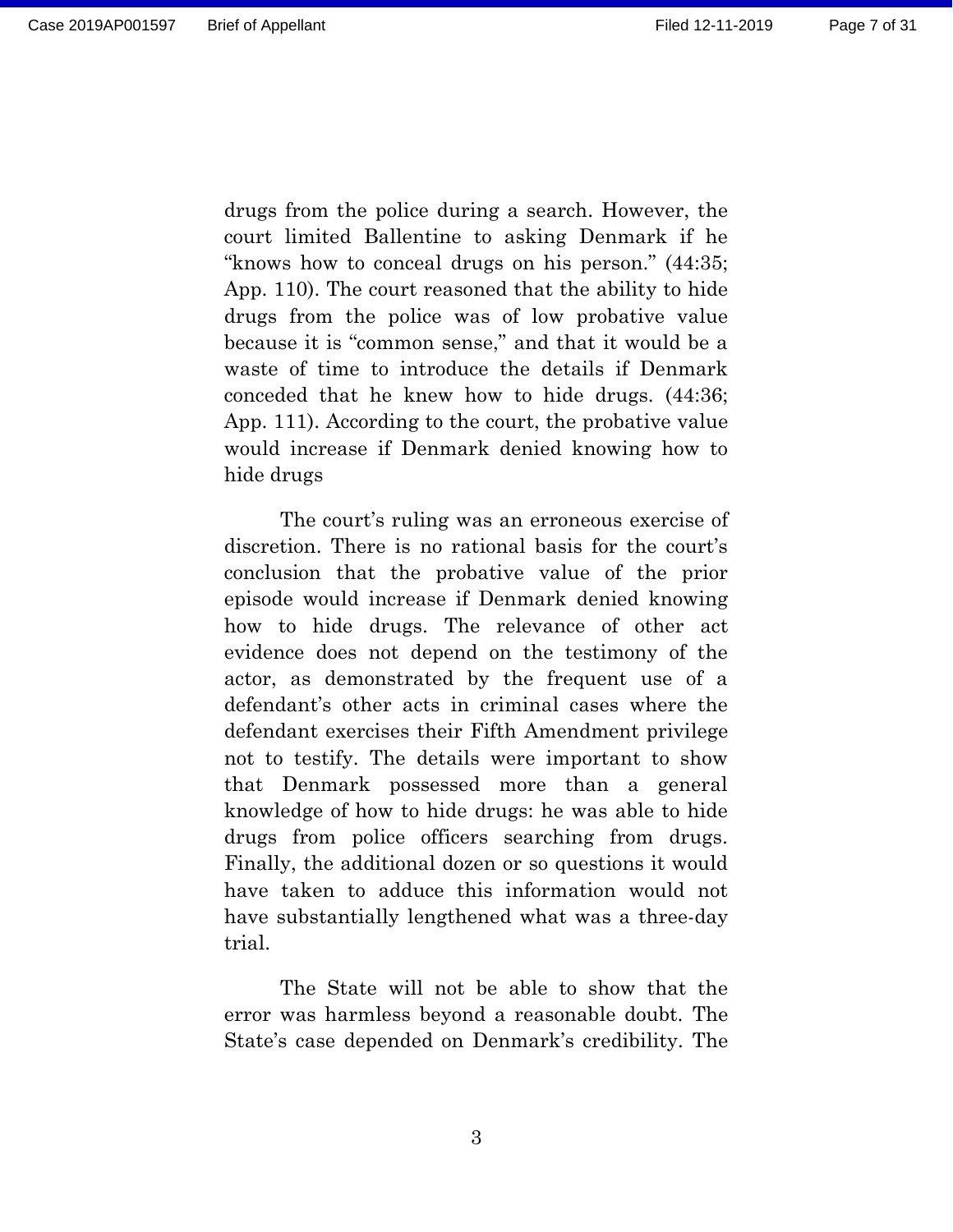audio and video recordings of the supposed transaction do not show any money or drugs changing hands or include any statements suggesting a drug deal was occurring. Indeed, the jury acquitted Ballentine of one count of delivery as well as a count of possession, suggesting that they had their doubts about Denmark's credibility.

Accordingly, Ballentine is entitled to a new trial.

#### <span id="page-7-0"></span>**II. Procedural history**

The State filed a criminal complaint against Ballentine on April 12, 2017, asserting five counts.  $(1)$ .<sup>2</sup> Specifically, the State charged Ballentine with three counts of Delivery of cocaine (1-5g) on or near a youth center, Wis. Stat.  $\S$  961.41(1m)(cm)1r &  $961.49(1m)(b)(5)$ ; one count of possession with intent to deliver cocaine (1-5 g) on or near a youth center, Wis. Stat. § 961.41(1m)(cm)1r & 961.49(1m)(b)(5), and one count of possession of THC. The complaint alleged that Ballentine, a youth center employee, delivered cocaine to a confidential informant on three separate occasions, and that police executing search warrants found additional cocaine in the youth center and marijuana at Ballentine's home. The State later disclosed that the confidential informant was Ballentine's son, Denmark James. (13; 46:116).

<sup>2</sup> The complaint notes that it is a "reissue" of Racine County Case No. 2016CF604. This case no longer appears online on CCAP, under the policy of removing criminal cases two years after a dismissal.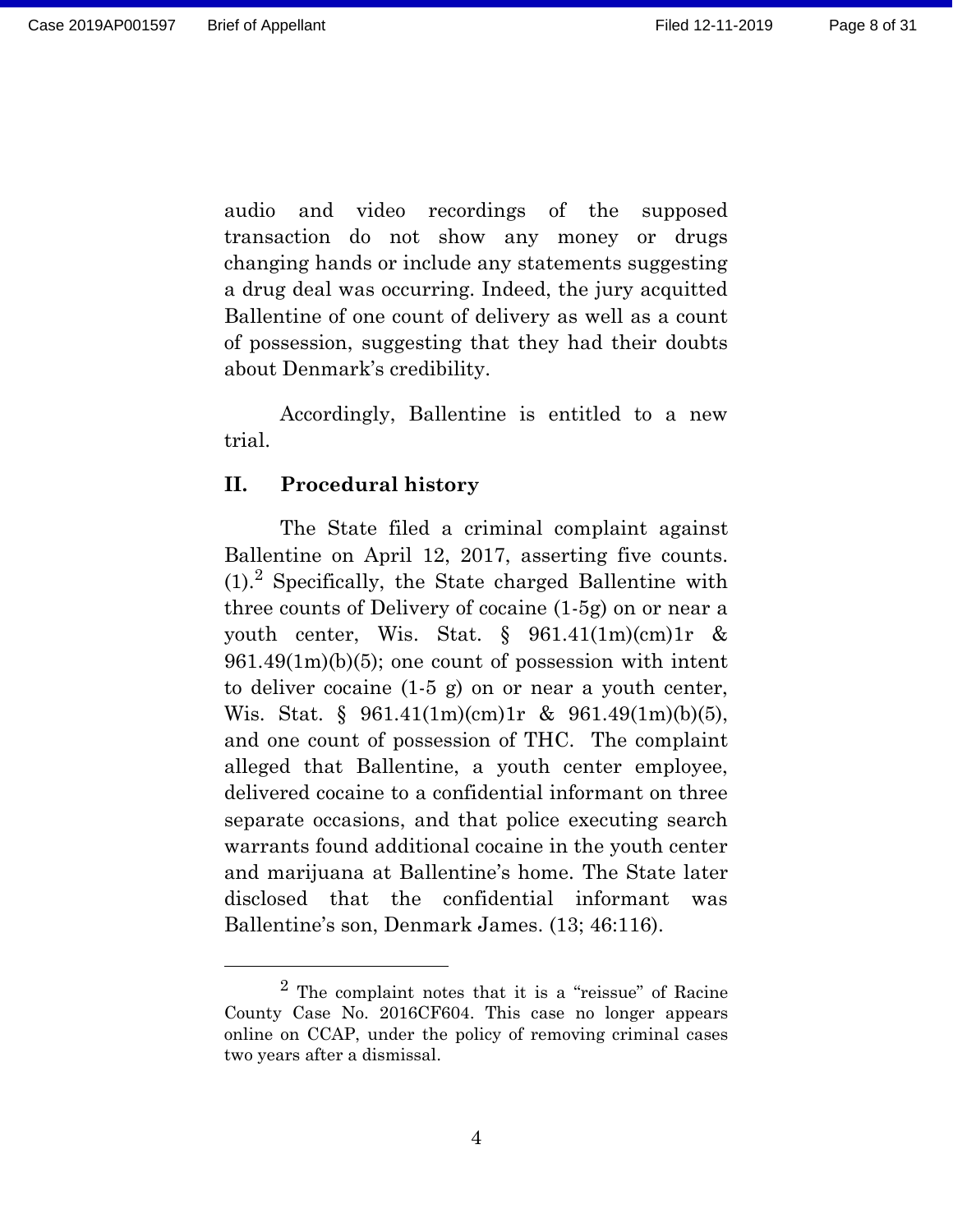Prior to trial, Ballentine moved to admit evidence of Denmark's ability to hide drugs from police officers despite being searched. (13). In 2015, Denmark had been arrested, searched, and brought to the Racine Police Department for questioning. (13:1-2). Denmark was taken to the bathroom during a break in the questioning, and surreptitiously dropped drugs that he had hidden somewhere on his person. (13:1-3). Police later discovered the drugs in the hallway leading to the bathroom. (13:3). Denmark was subsequently charged with possession of heroin and THC, among other drug counts, in *State v. Denmark James*, Racine County Case no.

At a hearing on the motion, the trial court held that Denmark's knowledge of how to hide drugs was relevant. (44:35-37; App. 110-112). However, the court prohibited Ballentine from introducing evidence regarding the Racine Police Department incident, unless Denmark denied during cross-examination that he knows how to hide drugs. (*Id*.)

 $2015CF1565.(13:1)<sup>3</sup>$ 

A jury was selected on September 19, 2017, and the trial was held the next three days. (45-48). The jury found Ballentne not guilty of one count of delivery and of possession of the THC, but found him guilty of the remaining three charges. The court sentenced Ballentine to four years of initial

<sup>&</sup>lt;sup>3</sup> Ballentine's offer of proof refers to the Racine County criminal case. (13:1). Ballentine asks the court to take judicial notice of the specific drug charges filed in that case and found on CCAP.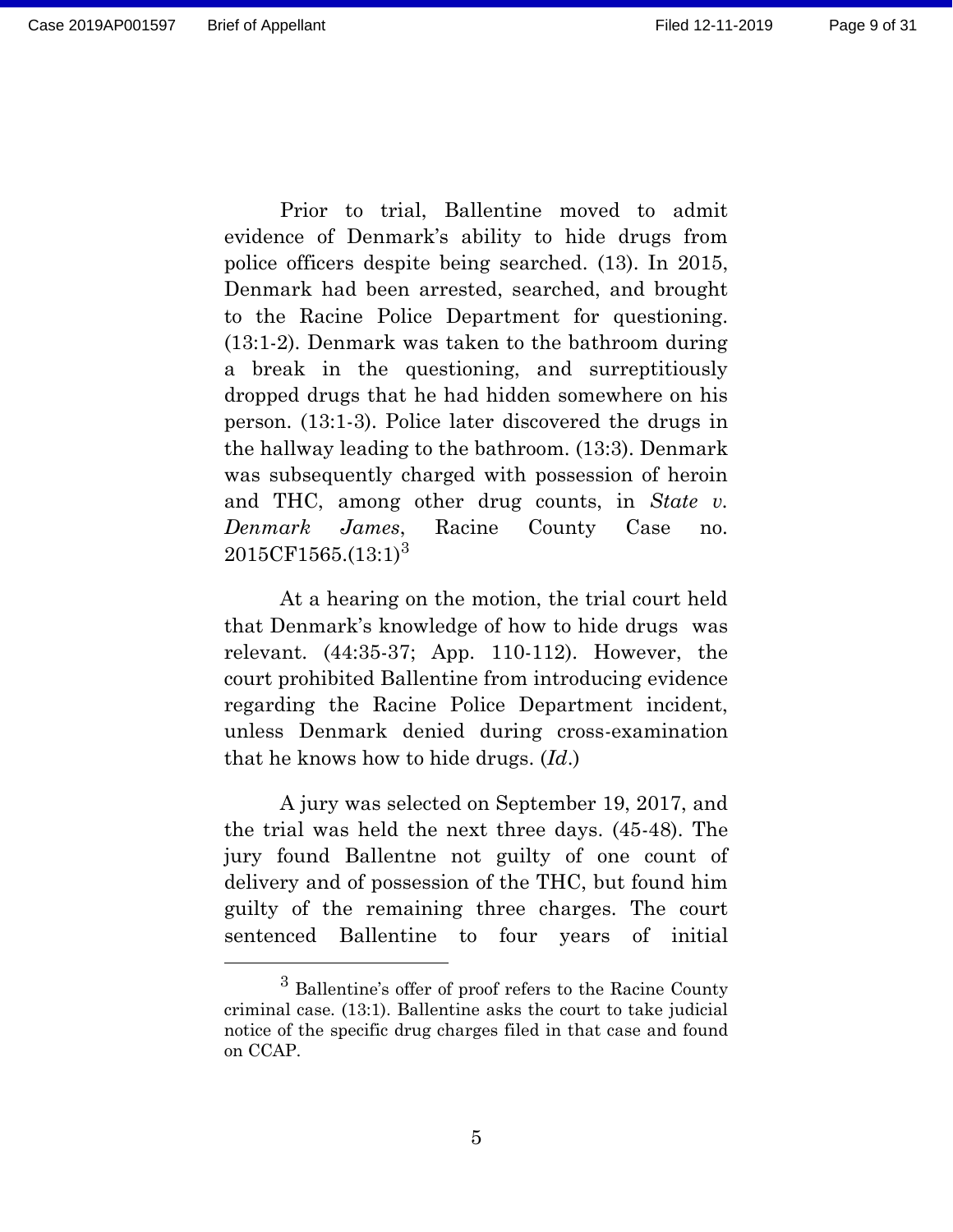confinement and three years of extended supervision on one count, and on the remaining counts imposed and stayed ten year prison sentences for a period of five years of probation. The court issued a corrected judgment of conviction on February 14, 2018, clarifying that probation was to run concurrent to his prison sentence. (38; App. 113).

This appeal follows.

#### <span id="page-9-0"></span>**III. Factual Background**

The State's primary witness at trial was Denmark James, Ballentine's son. (46:116). Denmark started working for law enforcement after being arrested for selling drugs. (46:112). As a result of his efforts, Denmark received reduced charges and a lower jail sentence. (46:116).

In February of 2016, the Racine Police Department asked Denmark to purchase cocaine from Ballentine. (46:118). Police gave Denmark a hidden camera to record the purchase, though Denmark did not practice with police how to effectively use the camera. (46:120).

The first alleged sale occurred on February 15, 2016, at a youth center where Ballentine worked. (*Id.*) The State played the video at trial. (46:120-123). The video shows Denmark and Ballentine going to a different room in the youth center, but does not show any drugs or money changing hands. (24; Trial Ex. 24). Nor does any of the audio indicate that there was a drug transaction, or any other kind of transaction,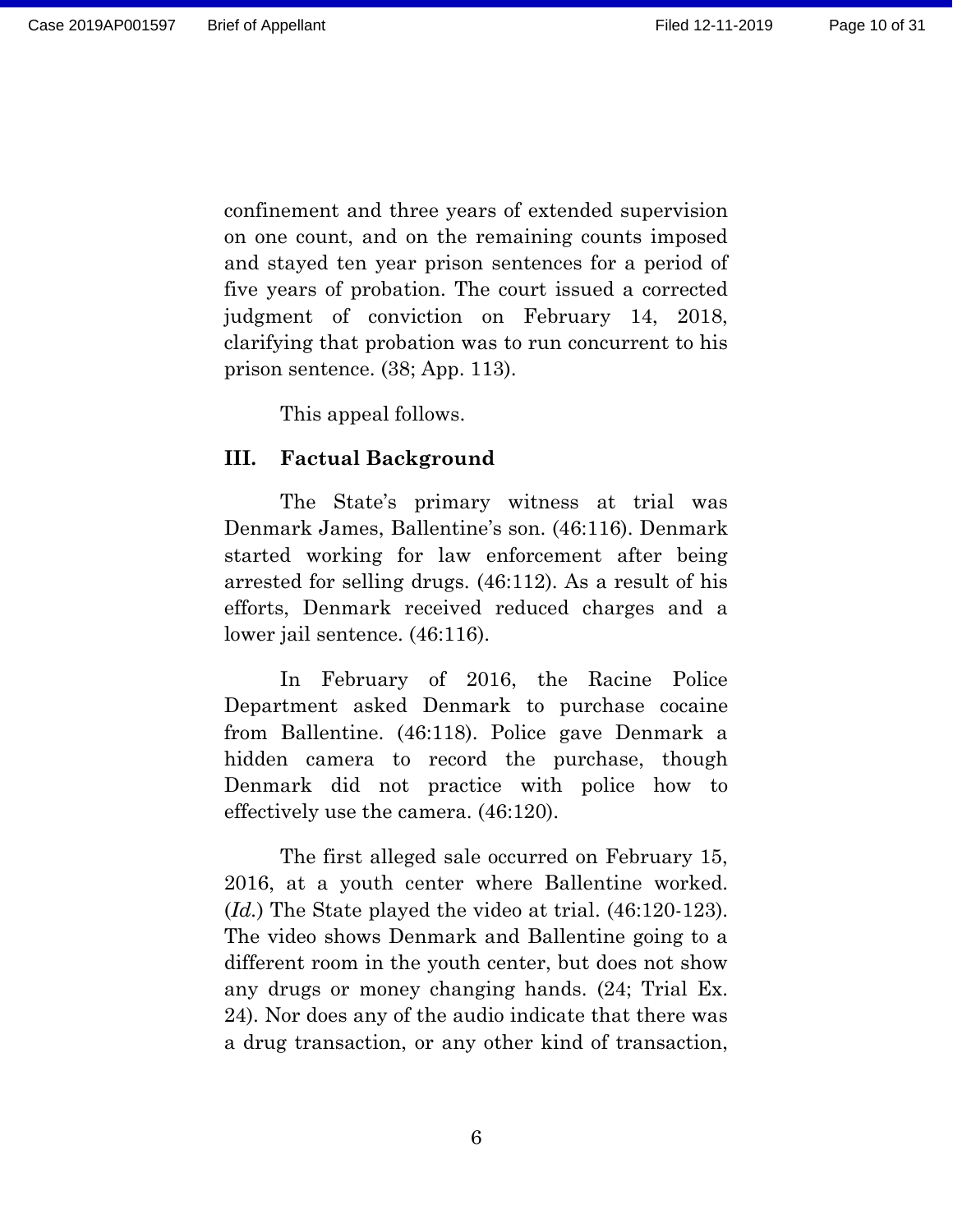taking place. According to Denmark, that was because Ballentine knew why Denmark was there. (46:120).

The second alleged transaction occurred on February 27, 2016. (46:133). The audio again does not suggest that the two were engaging in a drug transaction. (25; Trial Ex. 31). The parties disputed whether the video showed Ballentine handing Denmark anything.

The third alleged drug transaction occurred over one month later, on April 4, 2016. (46:145-154). According to Denmark, he went into a bathroom at the youth center and purchased drugs from Ballentine. (46:148-150) However, once again, the audio does not suggest that a drug transaction was taking place, and no drugs or money are seen exchanging hands on the video. (26; Trial Ex. 32).

On cross-examination, Denmark admitted that in the past, he had "concealed drugs on [his] person so people can't find them" and that he "know[s] how to do that so they won't be found during a search of [his] person." (46:188). Consistent with the court's pre-trial ruling, Ballentine's counsel did not clarify that Denmark had successfully hid drugs from the police, or other details of the incident at the Racine County Police department. (*Id*.) Counsel later noted that due to the court's ruling prohibiting evidence of such details, he would not be calling certain officers as witnesses. (46:232).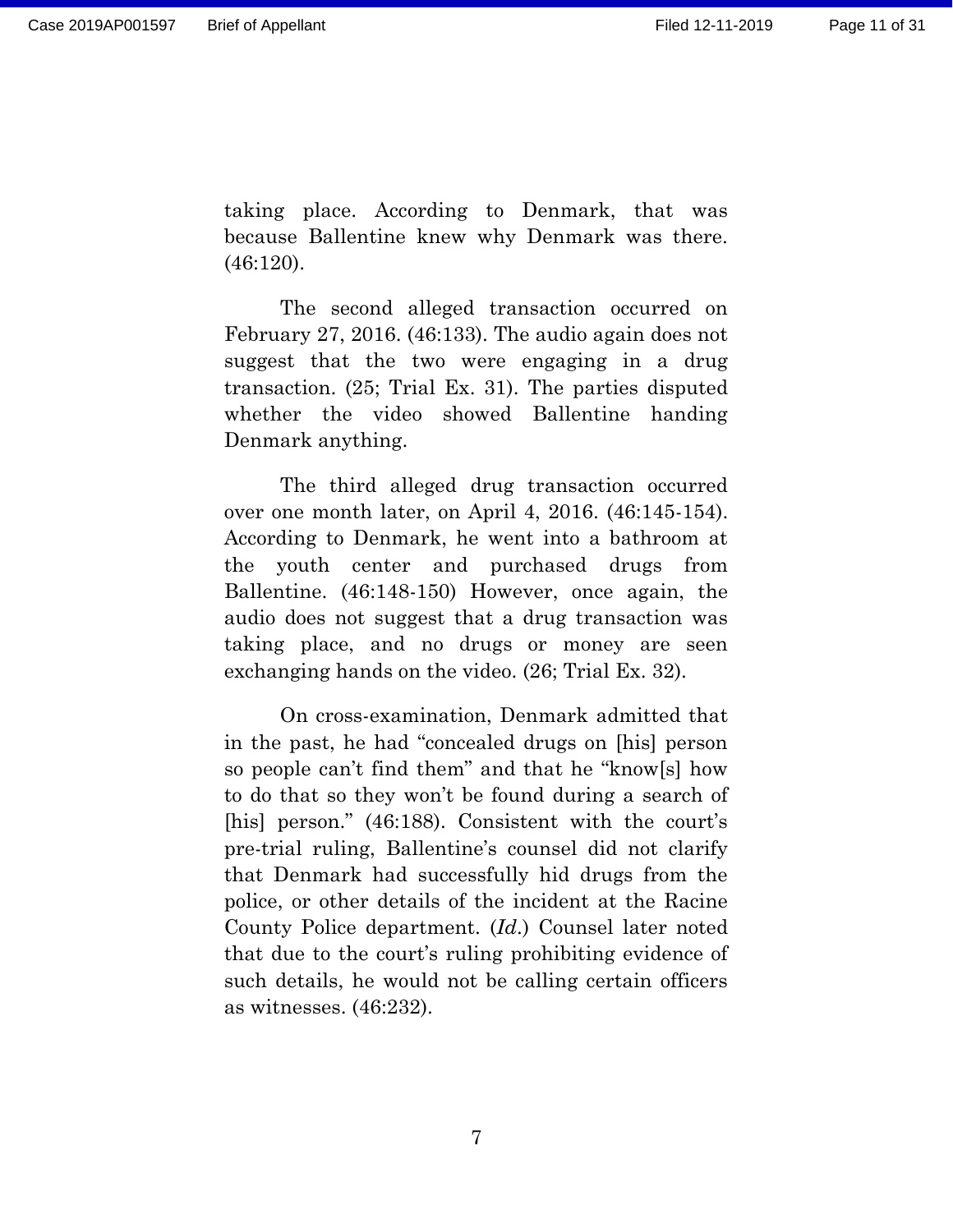The officer supervising Denmark, Investigator Kupper of the Racine Police Department, admitted that he knew that Denmark knew how to conceal drugs. (47:120). Kupper described the general method of searching confidential informants before they make a controlled buy, stating that it was the same as if he were searching a person while on patrol. (47:74-75). Kupper also testified that people may hide drugs in their anus and that drugs hidden in that manner become covered in and smell like fecal matter. (47:75-76). Kupper then testified that he had no concern that the drugs Denmark provided to Kupper had been previously hidden on Denmark. (47:76).

After the third alleged transaction, police obtained and executed warrants to search the youth center and Ballentine's home. Police found cocaine underneath a sink in the youth center (46:209, and marijuana in the pocket of clothes hanging in a bedroom closet (47:11-12).

The jury acquitted Ballentine of the charges arising from the first alleged drug transaction and the marijuana found in his home. The jury found Ballentine guilty of the second and third drug transactions and of possession with intent to distribute the cocaine found under the bathroom sink.

8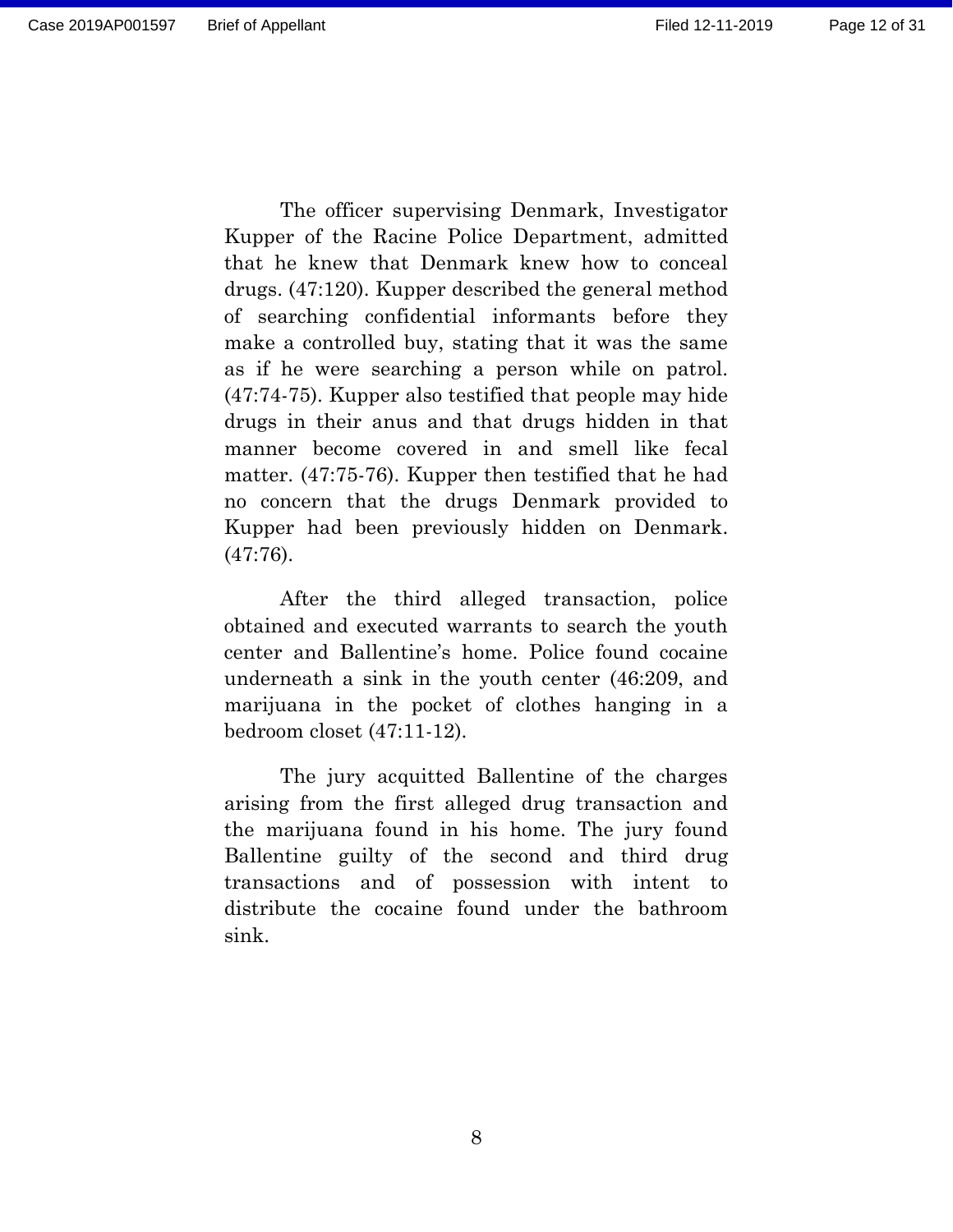#### **ARGUMENT**

## <span id="page-12-1"></span><span id="page-12-0"></span>**I. Ballentine was entitled to introduce evidence of Denmark successfully hiding drugs from police after being arrested and searched for dealing drugs.**

Ballentine's defense – "I was framed!" – may have seemed desperate and implausible to the jury. After all, it meant that Denmark was able to hide drugs somewhere in his clothes or on his body in a way that police could not find them before his meetings with Ballentine. The average jury would likely find it hard to believe that professional law enforcement officials, trained and experienced in searching people for drugs, would have missed drugs hidden on Denmark.

On the contrary, Denmark does have the knowledge and skill to hide drugs from police officers searching his person from drugs, as demonstrated by him successfully hiding drugs from Racine police officers after they arrested him for drug dealing. Although the court acknowledged that Denmark's knowledge and ability to hide drugs on his person was relevant, it unnecessarily and erroneously prevented Ballentine from bringing to the jury's attention the details of Denmark success in hiding drugs from the police. This handcuffed Ballentine's defense, and he is entitled to a new trial.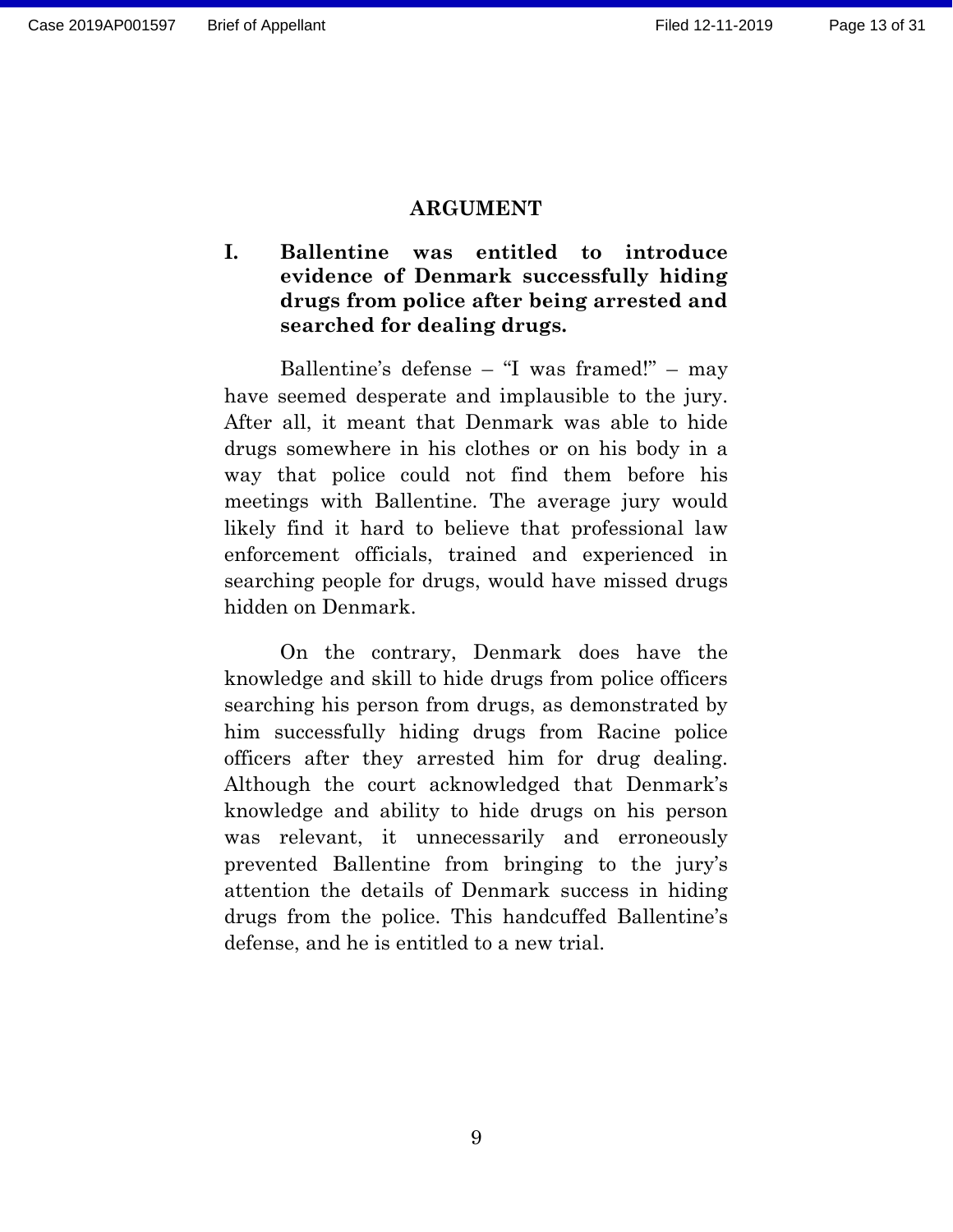Page 14 of 31

<span id="page-13-0"></span>A. The circuit court erroneously exercised its discretion in holding that the probative value of the details of Denmark successfully hiding drugs from the police would be substantially outweighed by time considerations.

As a general rule, a party may not claim that a person has a particular character trait that caused the person to act in a given manner. Wis. Stat. § 904.04. "Other acts" by a person – that is, acts other than the acts that are the subject of the criminal or civil action – may illustrate the person's character and will offend the rule if offered for that purpose. However, other acts may be offered for myriad purposes other than to show the person's character, such as the person's knowledge, intent, *modus operandi*, etc. Wis. Stat. § 904.04(2).

In *State v. Sullivan*, 216 Wis.2d 768, 782-83, 576 N.W.2d 30 (1998), the court recognized that all "other act" evidence must pass three evidentiary rules. First, as discussed above, the other act evidence must be offered for an acceptable purpose, *i.e.*, not to show the person's "character." Wis. Stat. § 904.04(2)(a). Second, the other act evidence must be "relevant," i.e. it must actually tend to prove or disprove a fact at issue. Wis. Stat. § 904.01. Third, the probative value of the evidence cannot be substantially outweighed by the danger of unfair prejudice, time considerations, or similar factors. Wis. Stat. § 904.03.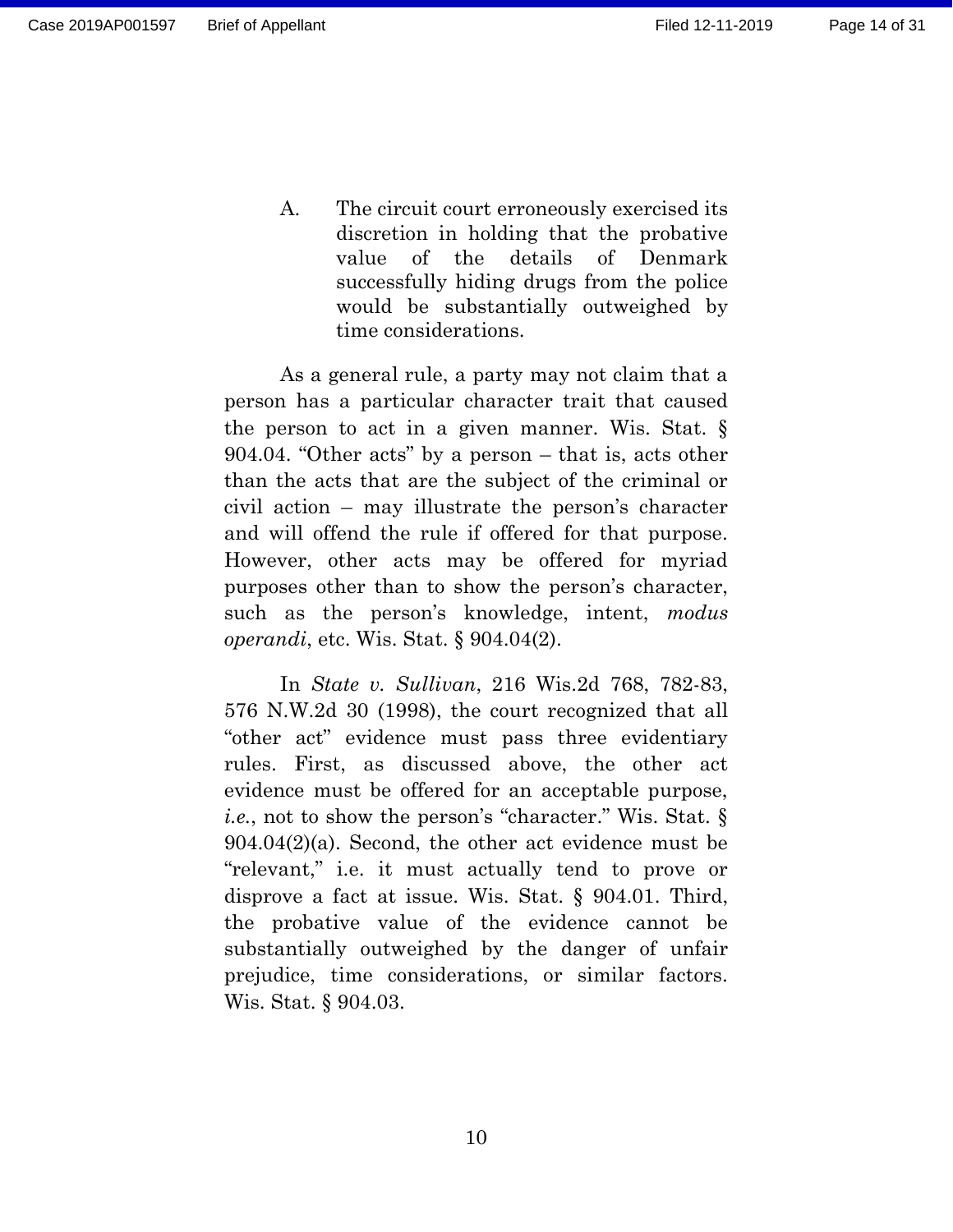Page 15 of 31

When reviewing a decision to exclude other act evidence, "[a]n appellate court will sustain [the] ruling if it finds that the circuit court examined the relevant facts; applied a proper standard of law; and using a demonstrative rational process, reached a conclusion that a reasonable judge could reach." *Sullivan*, 216 Wis. 2d at 780–81. Each step of the *Sullivan* analysis is discussed in turn below.

## 1. Denmark's hiding of the drugs was offered for a proper purpose.

<span id="page-14-0"></span>The court correctly determined that the evidence was being offered for a proper purpose: Denmark's knowledge and capacity to hide drugs from the search of a police officer. (44:35-36; App. 110-111).

Section 904.04 provides that

evidence of other crimes, wrongs, or acts is not admissible to prove the character of a person in order to show that the person acted in conformity therewith. This subsection does not exclude the evidence when offered for other purposes, such as proof of motive, opportunity, intent, preparation, plan, knowledge, identity, or absence of mistake or accident.

Wis. Stat. § 904.04(2).

Ballentine did not offer the evidence to show any sort of character trait of Denmark. Instead, it was to demonstrate that he possessed the knowledge and skill to successfully hide drugs during a police search of his person. (44:30-31; App. 105-106).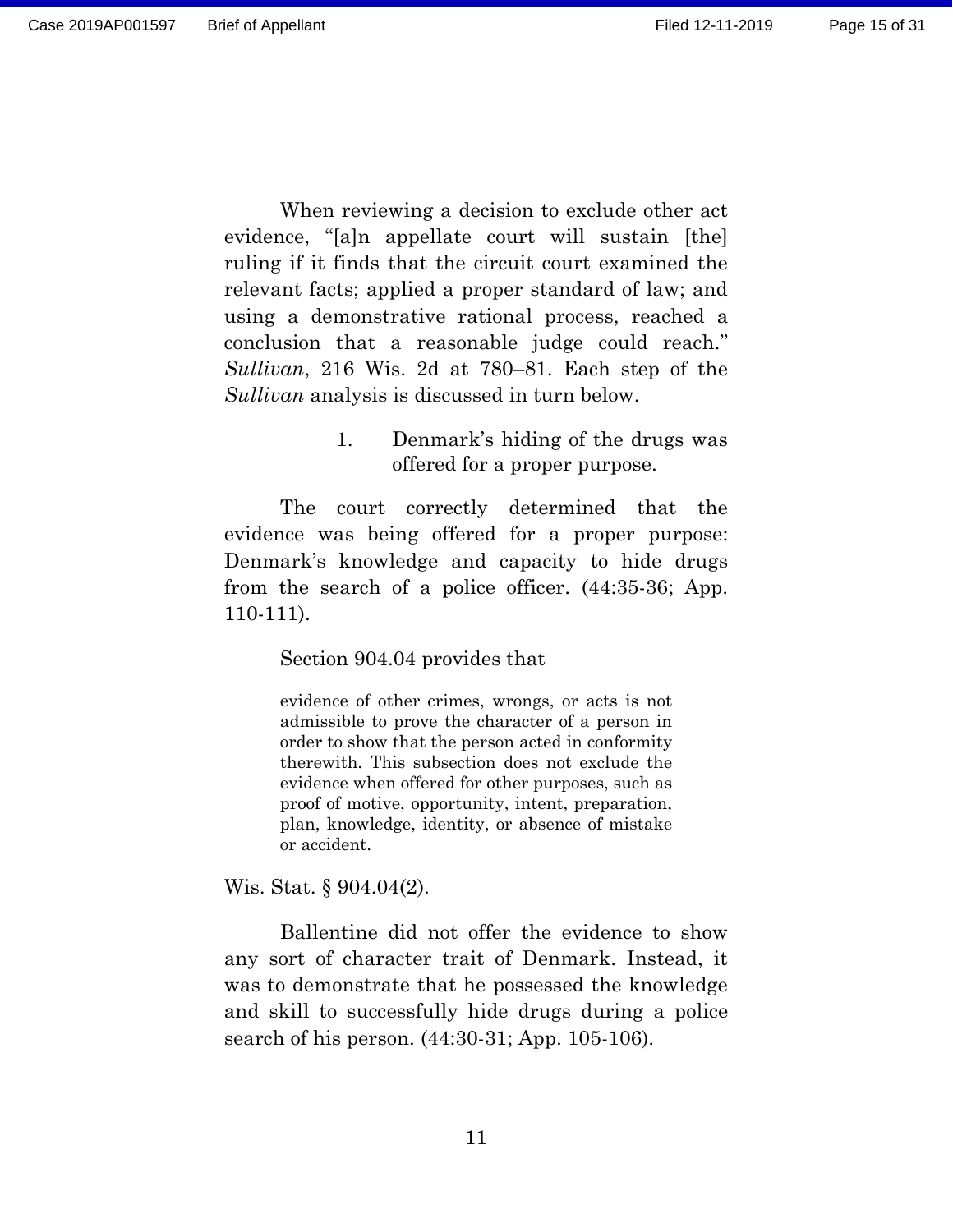Page 16 of 31

Demonstration of a person's "knowledge" is explicitly listed as a proper purpose undersection 904.04(2). A person's skill is similarly a proper purpose, rather than impermissible character evidence. It is one thing to know how a magician performs a trick or illusion; it is another matter entirely to have the skill to pull it off. *Johnson v. Misericordia Cmty. Hosp.*, 97 Wis. 2d 521, 550, 294 N.W.2d 501, 516 (Ct. App. 1980), *aff'd,* 99 Wis. 2d 708, 301 N.W.2d 156 (1981) (noting that evidence of doctor's "skill" was not impermissible character evidence).

Importantly, Ballentine was not offering this episode merely to show that Denmark had an untruthful character. A witness's untruthful character is one of the few exceptions to the antipropensity evidence rule. Wis. Stat. § 904.04(1)(c). However, if a party wishes to attack a witness's character for truthfulness by pointing to "[s]pecific instances of … conduct," the party cannot use extrinsic evidence. Wis. Stat. § 906.08(2). The party is limited to questioning the witness about the specific instance on cross-examination. *Id*. There is no such limitation where, as here, the evidence is being offered to show knowledge, skill, etc., and not the person's "character."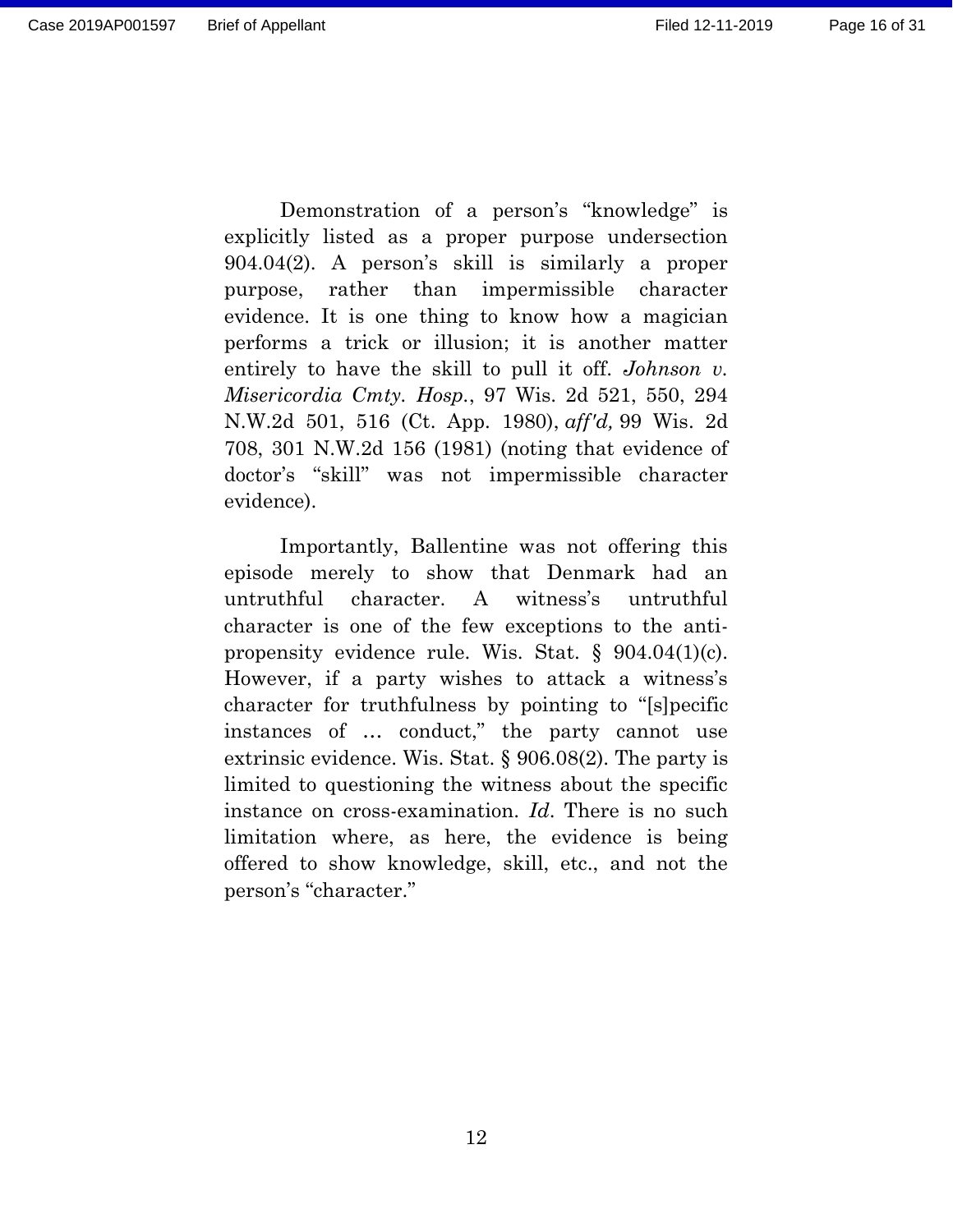2. Denmark's demonstrated ability to hide drugs from the police was relevant to his defense.

<span id="page-16-0"></span>The circuit court correctly concluded that evidence that Denmark successfully hid the drugs was "relevant," *i.e.* that it had a "tendency to make the existence of any fact that is of consequence to the determination of the action more probable or less probable than it would be without the evidence." Wis. Stat. § 904.01.

Denmark had a *motive* to falsely implicate Ballentine as a drug dealer: Denmark had been arrested on drug charges, and the government promised him leniency if he produced evidence that Ballentine was a drug dealer. (46:112, 116). Evidence that Denmark had successfully hidden drugs from a police search of his person would demonstrate that he also had the *means* to falsely implicate Ballentine.

A juror would probably not expect that a person would be able to hide drugs from a searching police officer, and would find Ballentine's defense unlikely. However, Denmark's prior instance of hiding drugs from the police not only demonstrates that it is possible to hide drugs from the police, but that Denmark himself possesses the knowledge and skill to do so. This evidence thus makes Ballentine's defense "more probable" and thus relevant. Wis. Stat. § 904.01.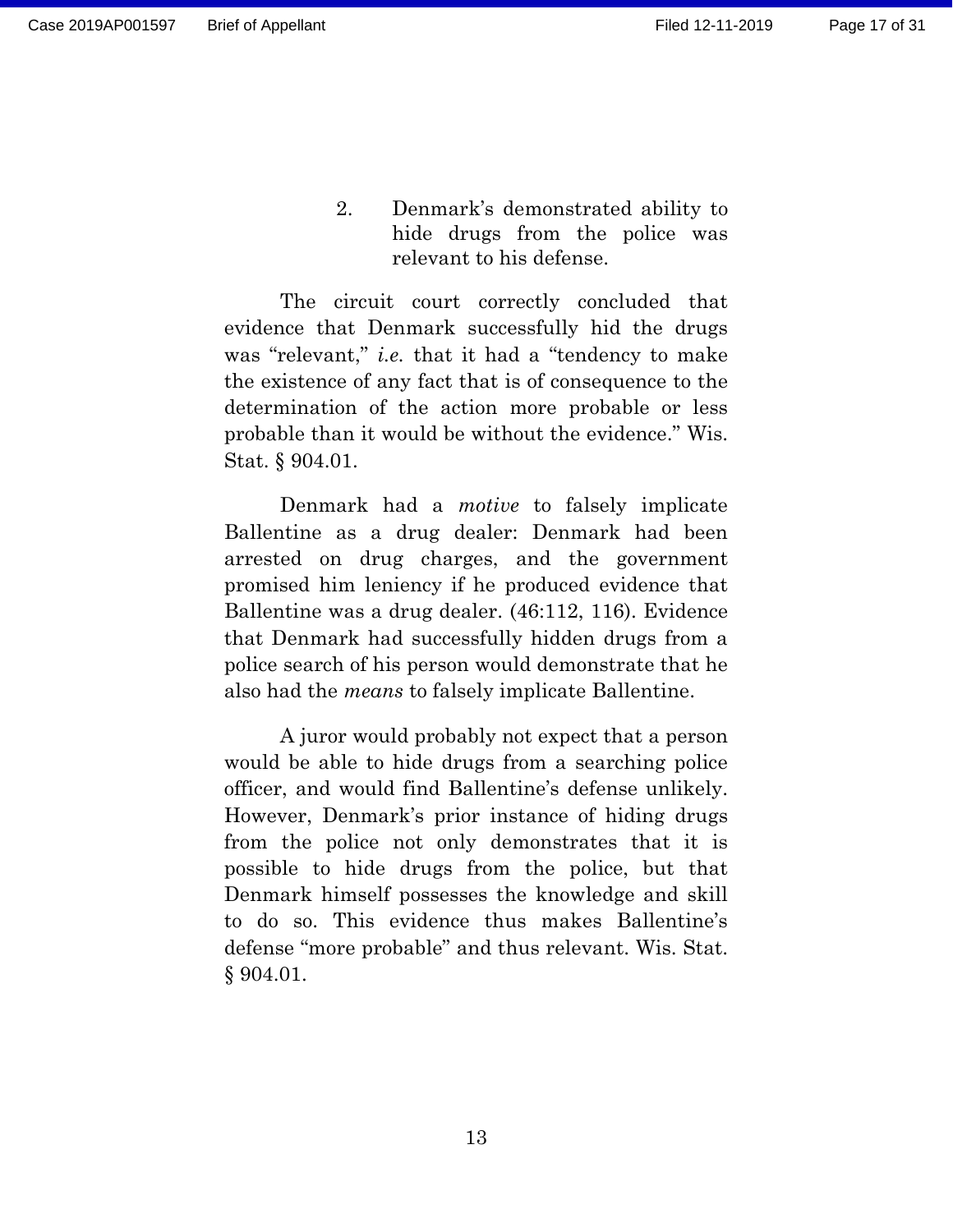<span id="page-17-0"></span>3. The court's determination that the probative value of Denmark's successful attempt to hide drugs from the police was substantially outweighed by time considerations was an erroneous exercise of discretion.

Where the court erred was in determining that the evidence should be excluded because "its probative value [was] substantially outweighed … by considerations of … waste of time." Wis. Stat. § 904.03. The court's entire analysis is as follows:

> [The prosecutor] concede[s] you can ask [Denmark] whether he knows how to conceal drugs on his person so that they wouldn't be found in a cursory search. And then you get the answer you get. I will tell you if the guy says no, well then it seems to me that the probative value of this evidence far exceeds any prejudicial value that it may have and it comes in.

…

But to this point to some extent I am influenced by the fact that I don't know this evidence is particularly necessary. It seems like common sense to me that people can conceal drugs on their person such they would not be found in the cursory search. That may not be common sense to the jury. That's why you can ask him the question.

If he says no, then I will admit this evidence. However, my analysis at this point is this. A, it's offered for [a] permitted purpose. B, does it tend to prove that. Yes. C., given that it's a fairly mundane area that I think probably falls within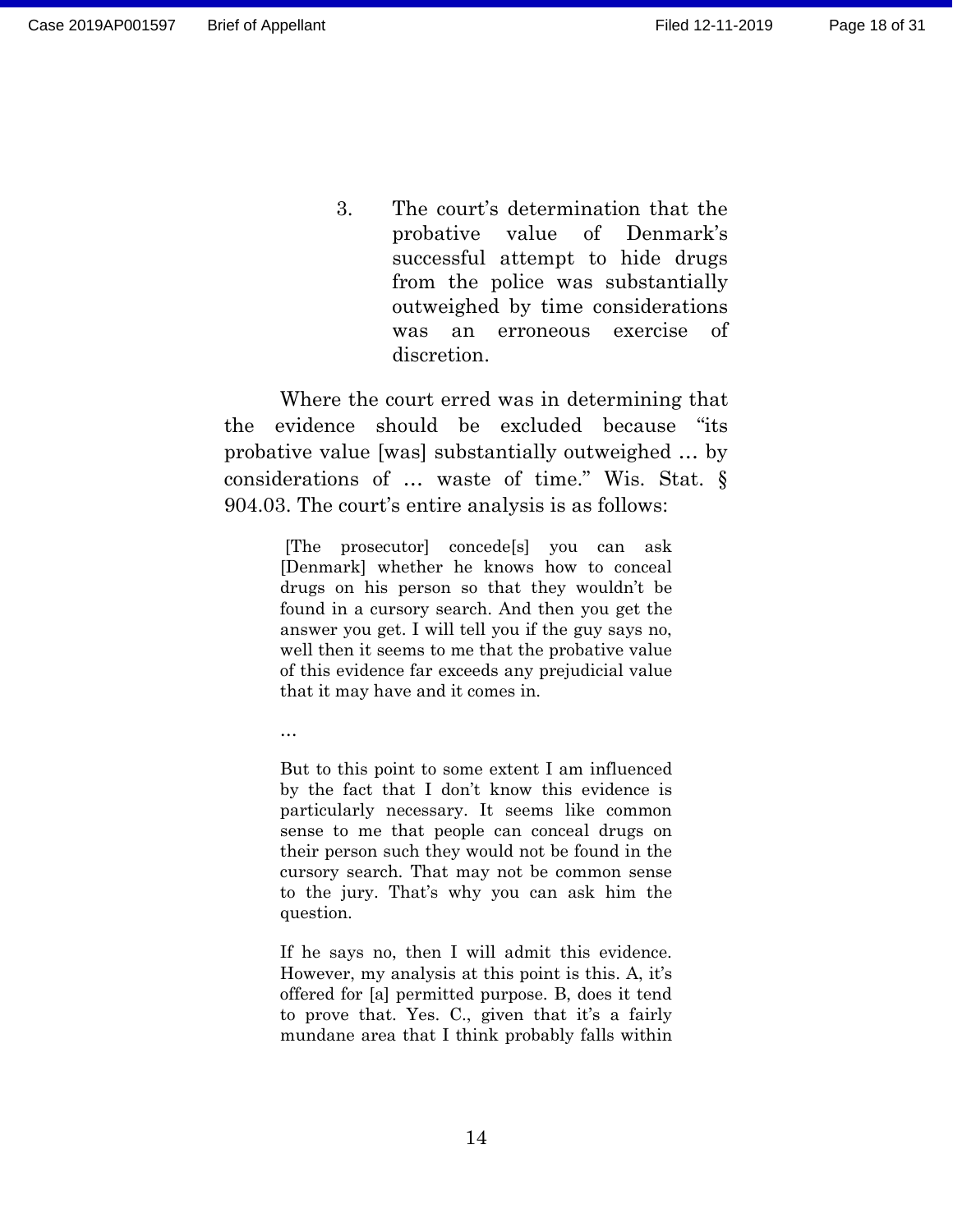simple common sense[,] I don't see it compellingly probative unless, as we have discussed, the witness disputes it, at which point it becomes very probative. And it may in fact be gone into by you, A, by confronting him with it on cross-examination. Isn't it true on such and such a date. But B, I would then allow you to present witnesses to the other act as well. …

That's my ruling. You can go into the area. It would be time wasting to present evidence on it if it's not in dispute. You will know that by the time you get to your case because you will have done your cross-examination. If he was conceding the point, we get your case, I won't let you waste time by introducing evidence on [a] conceded point.

(44:35-36; App. 110-111).

The court erroneously exercised its discretion in weighing whether the probative value of the evidence was substantially outweighed by considerations of time. The court did not "examine[] the relevant facts" and employ a "rational process." *Sullivan*, 216 Wis. 2d at 780–81.

First, the court's rumination that a person's ability to hide drugs from the search of a police officer is "fairly mundane" and "falls within simple common sense" is highly dubious. Perhaps a judge experienced in criminal law will have seen the many ways that drugs may be hidden from the search of a police officer. However, the common juror would likely expect that police officers know what they are doing, and are able to find drugs hidden on a person.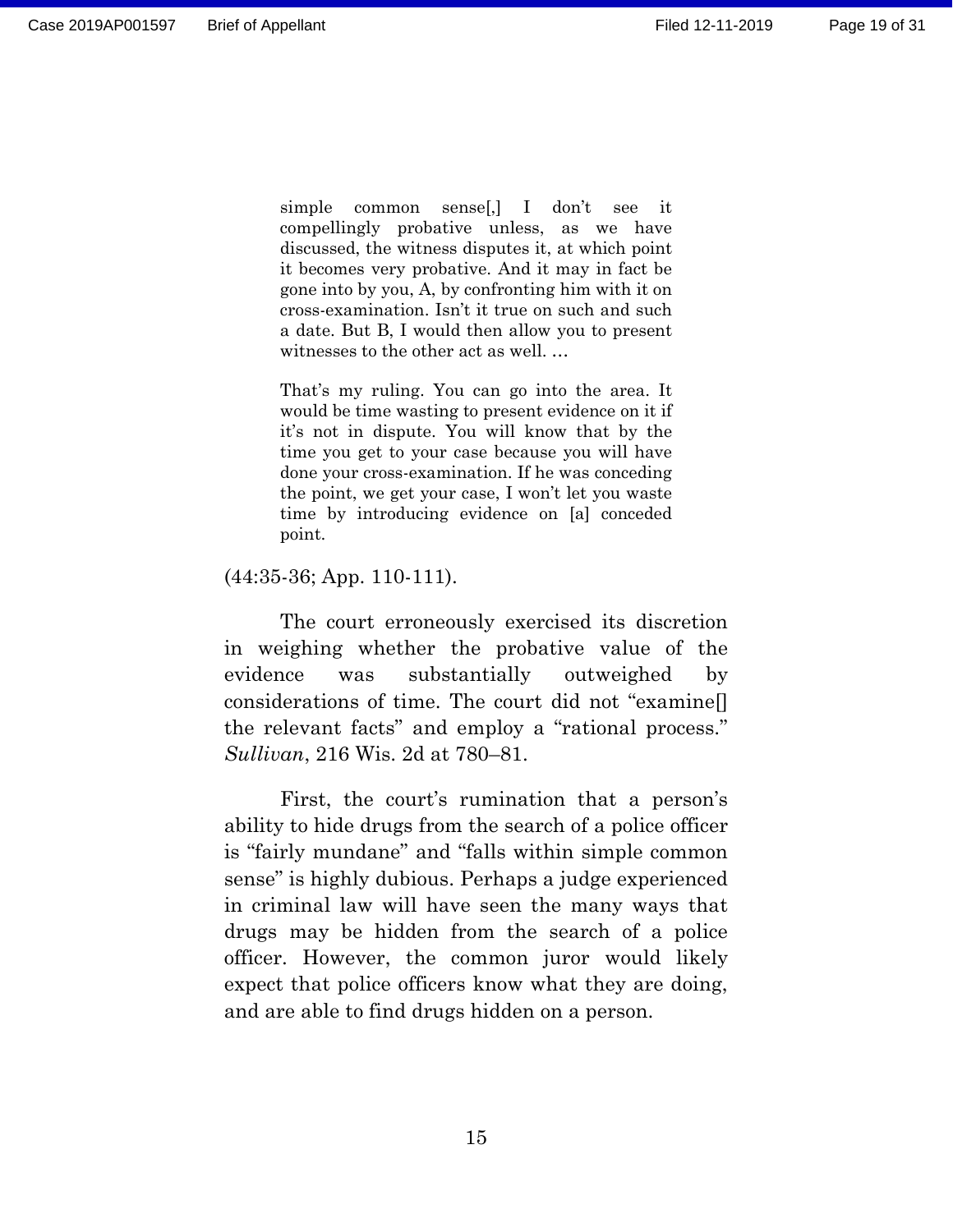Second, the court's reasoning for why the evidence became more probative if Denmark denied knowing how to hide drugs is not rational. Ballentine is unaware of any cases holding that the probity of other act evidence depends on the actor admitting or denying the other act. Indeed, in criminal cases, a defendant's other acts are almost always introduced by someone other than the defendant, due to the defendant's Fifth Amendment right not to testify at all. Simply put, other act evidence is relevant because the other act occurred, not because the actor denies it occurred.

The court may have been reasoning that if Denmark makes a general admission of knowing how drugs can be hidden, nothing can be gained from evidence detailing Denmark's specific instance of hiding drugs from the police. However, Wisconsin courts have soundly rejected this view. A party's right to present a full case generally prevents the other party from attempting to avoid uncomfortable evidence by stipulating to certain elements.

> When a court balances the probative value against the unfair prejudicial effect of evidentiary alternatives, the court must also be cognizant of and consider a party's need for evidentiary richness and narrative integrity in presenting a case. To substitute for such a picture a naked admission might have the effect to rob the evidence of much of its fair and legitimate weight. The persuasive power of a narrative story is an essential ingredient to the State's right to prosecute. Substituting concrete tangible evidence with abstract assertions is an

> > 16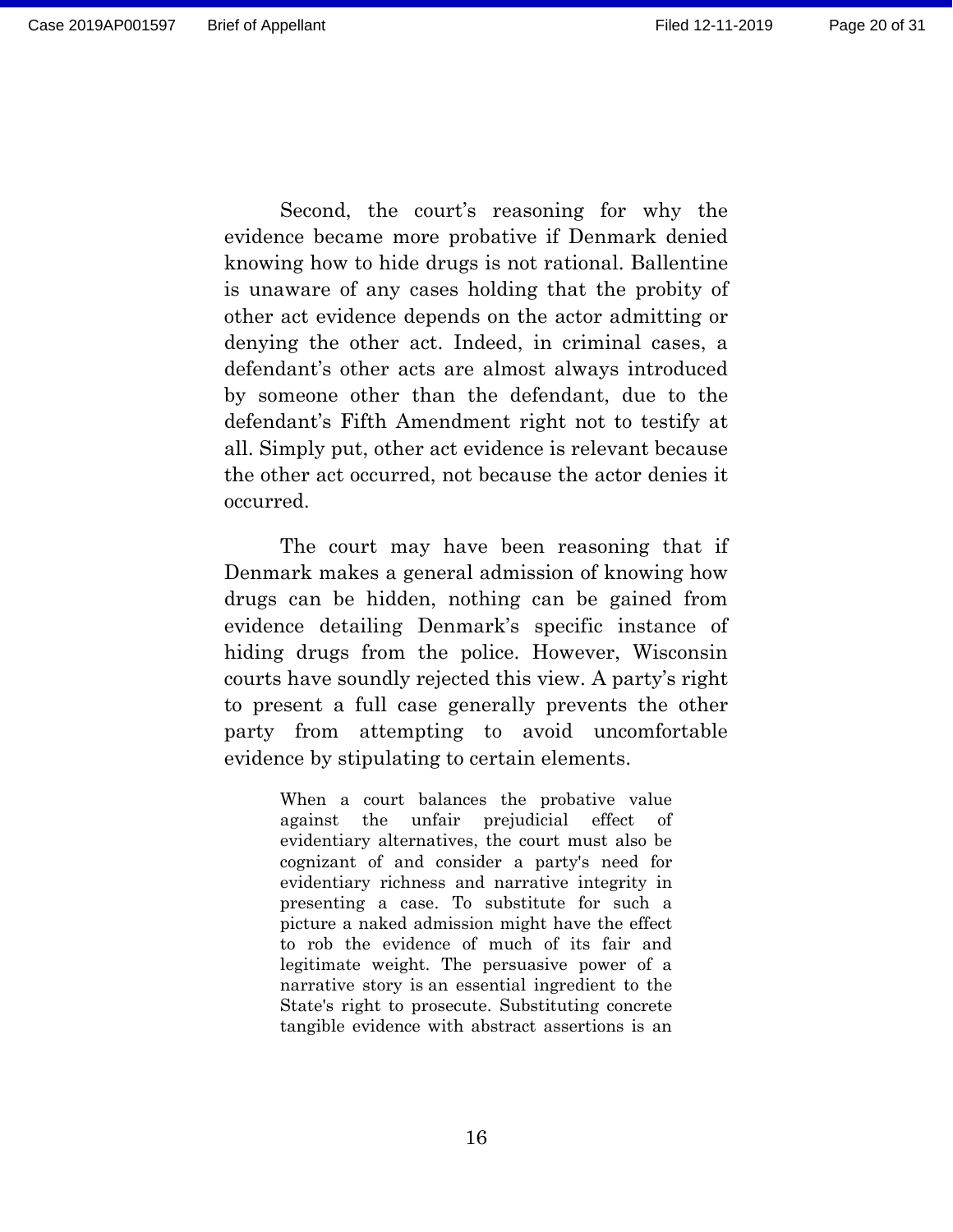unsatisfactory substitute for telling a complete story. …

Evidence thus has force beyond any linear scheme of reasoning, and as its pieces come together a narrative gains momentum, with power not only to support conclusions but to sustain the willingness of jurors to draw the inferences, whatever they may be, necessary to reach an honest verdict.

*State v. Alexander*, 214 Wis. 2d 628, 648–50, 571 N.W.2d 662, 670–71 (1997) (quotation marks and citations omitted). *Sullivan* itself held that the details of the other act evidence are what provides its probity. 216 Wis. 2d at 786-87.

The court's limitation of the evidence to the abstract point that Denmark knew how to hide drugs greatly reduced the rhetorical punch of this evidence. Hewing closely to the court's ruling, Ballentine limited his cross-examination of Denmark on this point to whether he had "concealed drugs on [his] person so people can't find them" and that he "know[s] how to do that so they won't be found during a search of [his] person." (46:188). Denmark answered affirmatively to both questions, so defense counsel could not delve further.

The court's ruling thus prevented the jury from hearing numerous relevant details beyond the abstract point that Denmark knew how to hide drugs.

First, Denmark knew how to hide drugs from the police, not just "people." Of course, it would be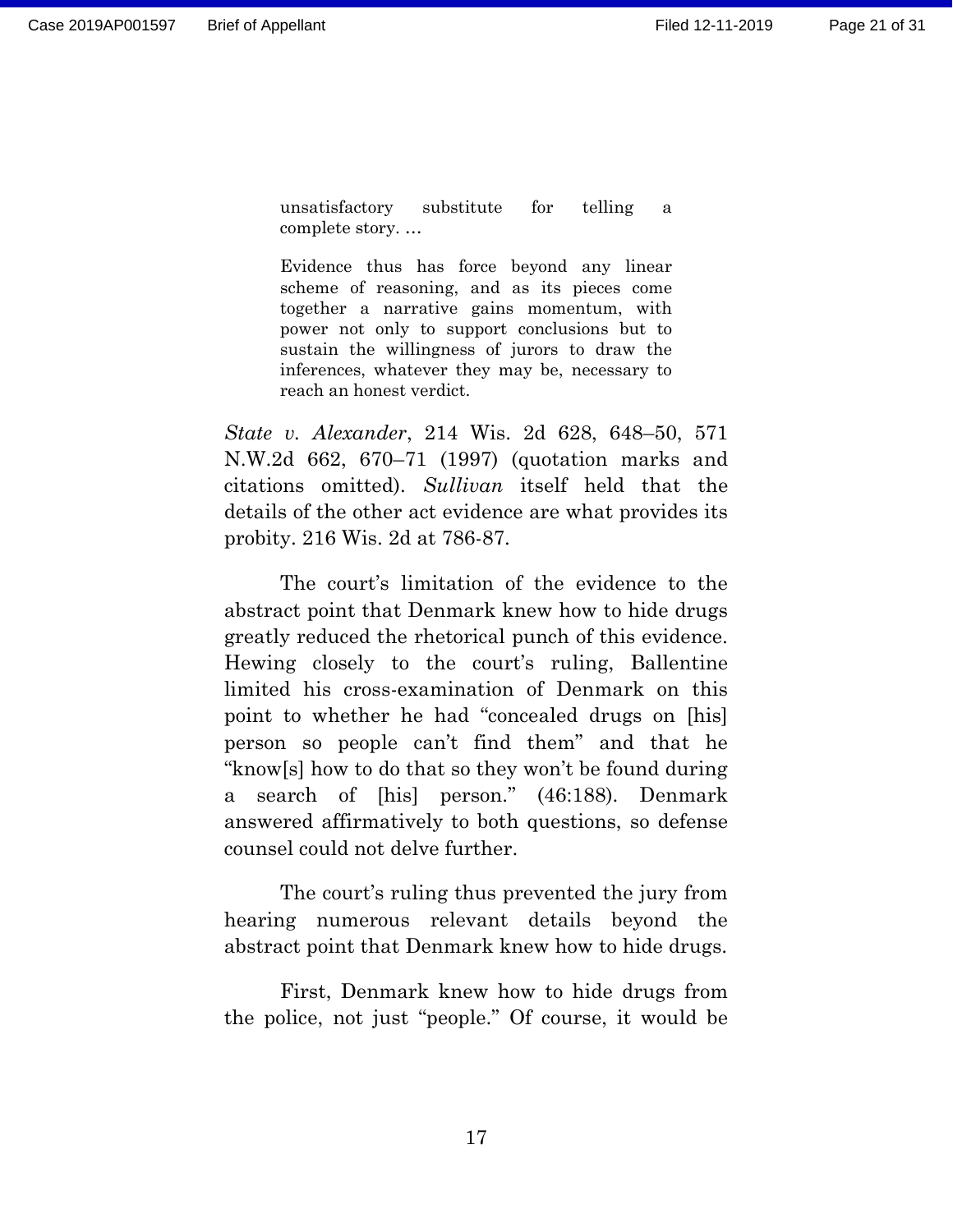more difficult to hide drugs from a member of the lay public than a police officer.

Second, Denmark did not just "know" how to hide drugs from the police, he actually hid drugs successfully from the police. This demonstrates that he did not have just the know-how, but the skill to hide drugs.

Third, Denmark had hidden the drugs after being arrested and searched on suspicion of drug charges. Thus, the arresting officers would have been just as motivated to find drugs on Denmark as the supervising officer in this case, if not more so. Denmark's ability to hide drugs despite this fact further suggests a high degree of skill and knowledge.

Fourth, Denmark hid the drugs from the same police department, suggesting that he knew the specific methods the police department used to search for drugs.

Fifth, Denmark likely did not have much, if any, warning that he was going to be arrested. He thus had more time to hide the drugs before each controlled purchase.

Finally, the manner in which the drugs were found in the Racine Police Department refutes the State's suggestion that the only way to hide drugs from a police search is by inserting them anally. (47:75-76). The drugs were found in the hallway after Denmark had been escorted to the bathroom. (13:1-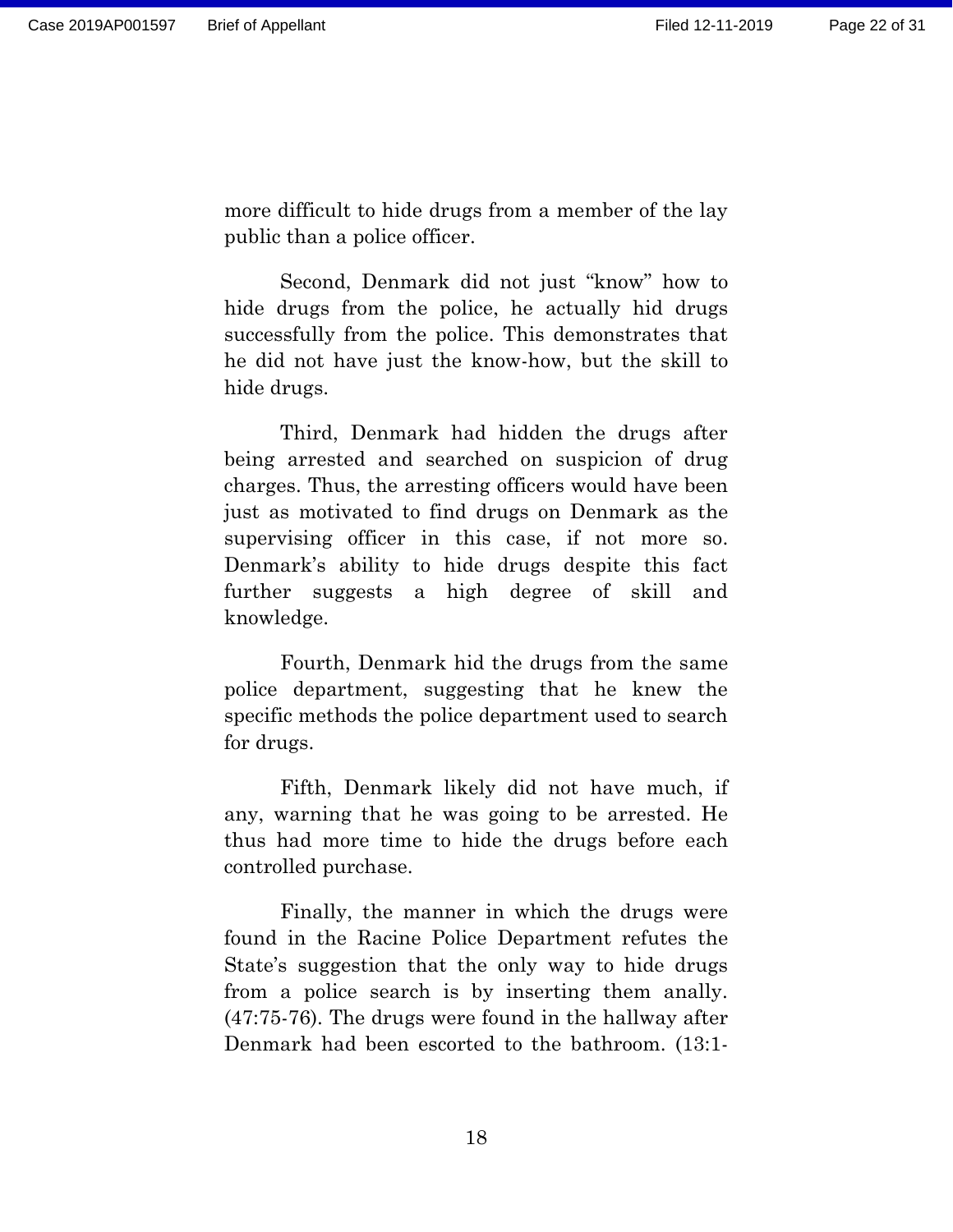3). It is implausible that Denmark would have been able to extract drugs from his anus without the escorting officer noticing. This suggests Denmark had some other method of hiding drugs from the police that he could have used before the alleged controlled purchases.

All of these details give a weight and substance absent from a bare, abstract statement about Denmark's knowledge of how to hide drugs. The details more firmly establish Denmark's proven ability to hide drugs from the police, and make it more likely that he was able to hide drugs from the police when they searched him before he made the alleged controlled purchases from Ballentine.

Finally, the court failed to consider the "relevant facts" concerning how much time it would have taken to question Denmark about the details of the prior incident. *Sullivan*, 216 Wis. 2d at 780–81. In order to properly assess whether the probative value of this evidence was "substantially outweighed by … considerations of time wasting," the court would necessarily have to consider how much time would actually be taken to introduce the evidence. Wis. Stat § 904.03. The court made no such assessment.

Indeed, asking Denmark about the details of his prior instance of hiding drugs from the police would not have prolonged the trial in any significant way. The questioning would amount to perhaps a dozen additional questions, a paltry amount considering the three days of evidence heard during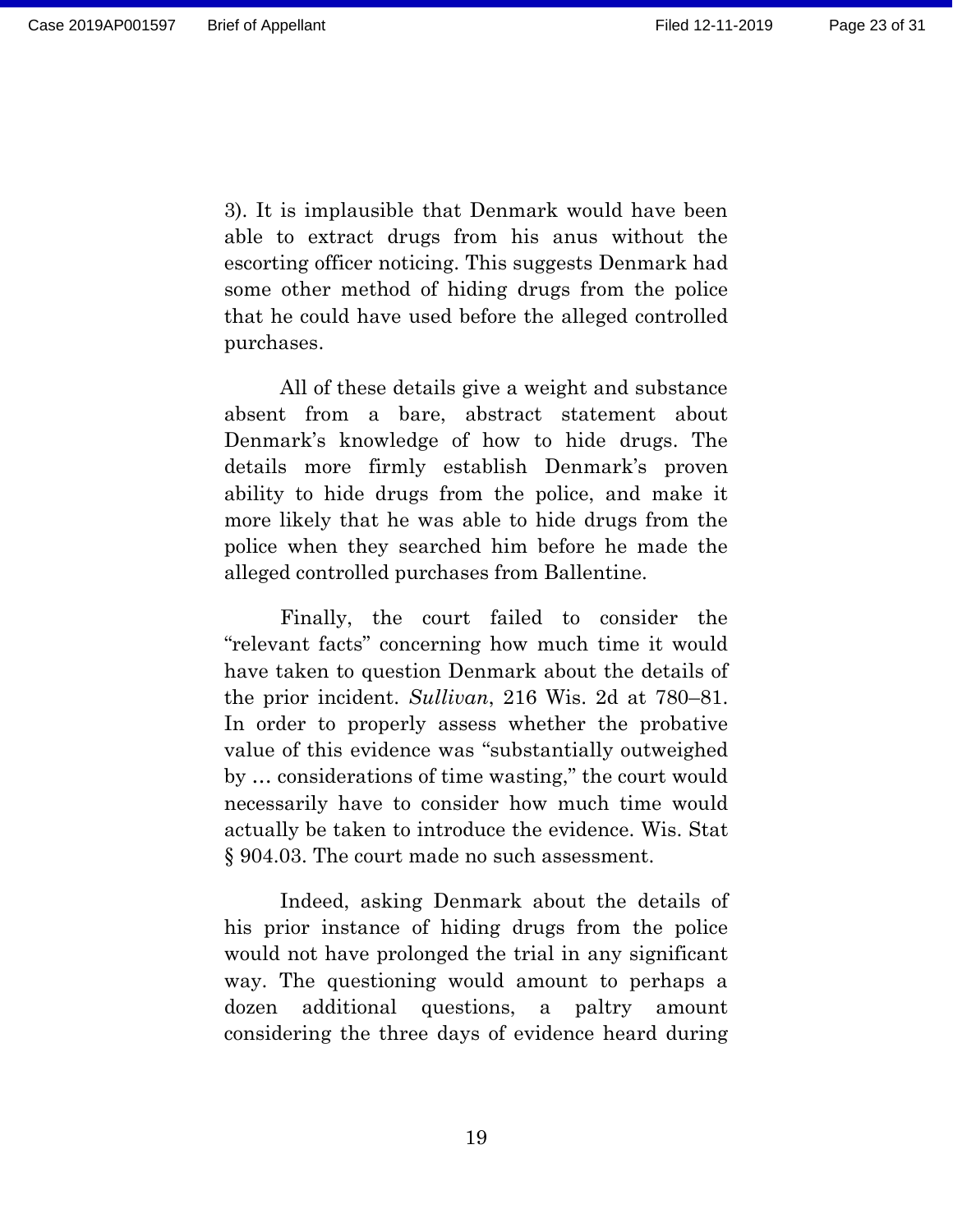the trial. Plus, the court was prepared to allow Ballentine to call additional witnesses if Denmark *denied* knowing how to hide drugs. Surely, calling additional witnesses would have prolonged the trial more than asking Denmark additional questions on cross-examination.

In sum, there was no rational basis for the court to prohibit Ballentine from introducing the details of Denmark hiding drugs from the police only if Denmark denied knowing how to hide drugs during a search. The details increased the probity of this evidence, and would not be substantially outweighed by considerations of time.

As a final note although the court twice alludes to the "prejudicial effect" of the evidence as grounds for its exclusion, this appears to be a slip of the tongue. (44:35-37; App. 110-112). Defendants often invoke section 904.03 to exclude other act due to "the danger of unfair prejudice." However, the court's substantive analysis relied on another consideration under 904.03, the "waste of time." Wis. Stat. § 904.03. The court does not explain how the evidence Ballentine sought to introduce was unfairly prejudicial to the State. *State v. Migliorino*, 170 Wis. 2d 576, 489 N.W.2d 678 (Ct. App. 1992) observing that 904.03 applies to the unfair prejudice of a party, not a witness). The court's references to the "prejudicial" effect of the evidence was likely a reflexive use of the more common reason for invoking 904.03. To the extent that the court was actually basing its decision on the evidence being unfairly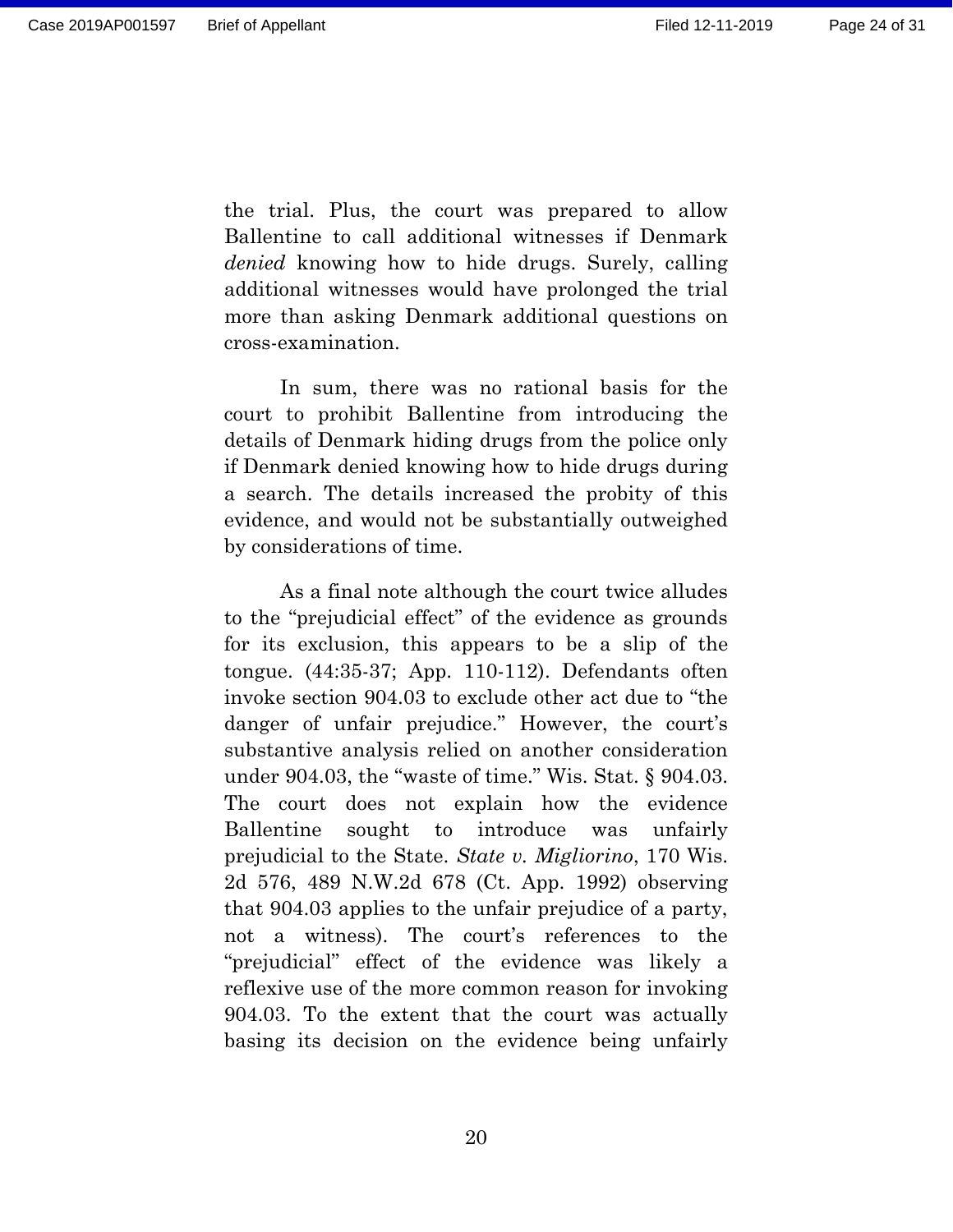prejudicial to the State, the court was erroneously exercising its discretion as it made absolutely no analysis of how the evidence would prejudice the State.

> <span id="page-24-0"></span>B. The failure to admit the evidence was not harmless.

The State will not be able to prove that the court's error was harmless. An "error is harmless if the beneficiary proves beyond a reasonable doubt that the error complained of did not contribute to the verdict obtained." *State v. Mayo*, 2007 WI 78, ¶ 47, 301 Wis. 2d 642, 734 N.W.2d 115 (citation and quotation marks omitted). When determining whether an error is truly "harmless," the court considers the totality of the circumstances, including the nature of the defense. *State v. Beamon*, 2013 WI 47, ¶ 27, 347 Wis. 2d 559, 576, 830 N.W.2d 681, 690; *Mayo*, 2007 WI 78, ¶ 48; *see also Jensen v. Clements*, 800 F.3d 892, 903-06 (7th Cir. 2015) (granting federal habeas relief where harmless error analysis by state appellate court erroneously considered only evidence supporting conviction).

Denmark's ability to hide drugs from the police was central to Ballentine's defense. It provided an alternative explanation for how Denmark was able to provide the drugs to the police after he allegedly made the purchases from Ballentine. And while it may seem unlikely in the abstract that Denmark would be able to hide drugs from professional law enforcement officials, the fact that he had done so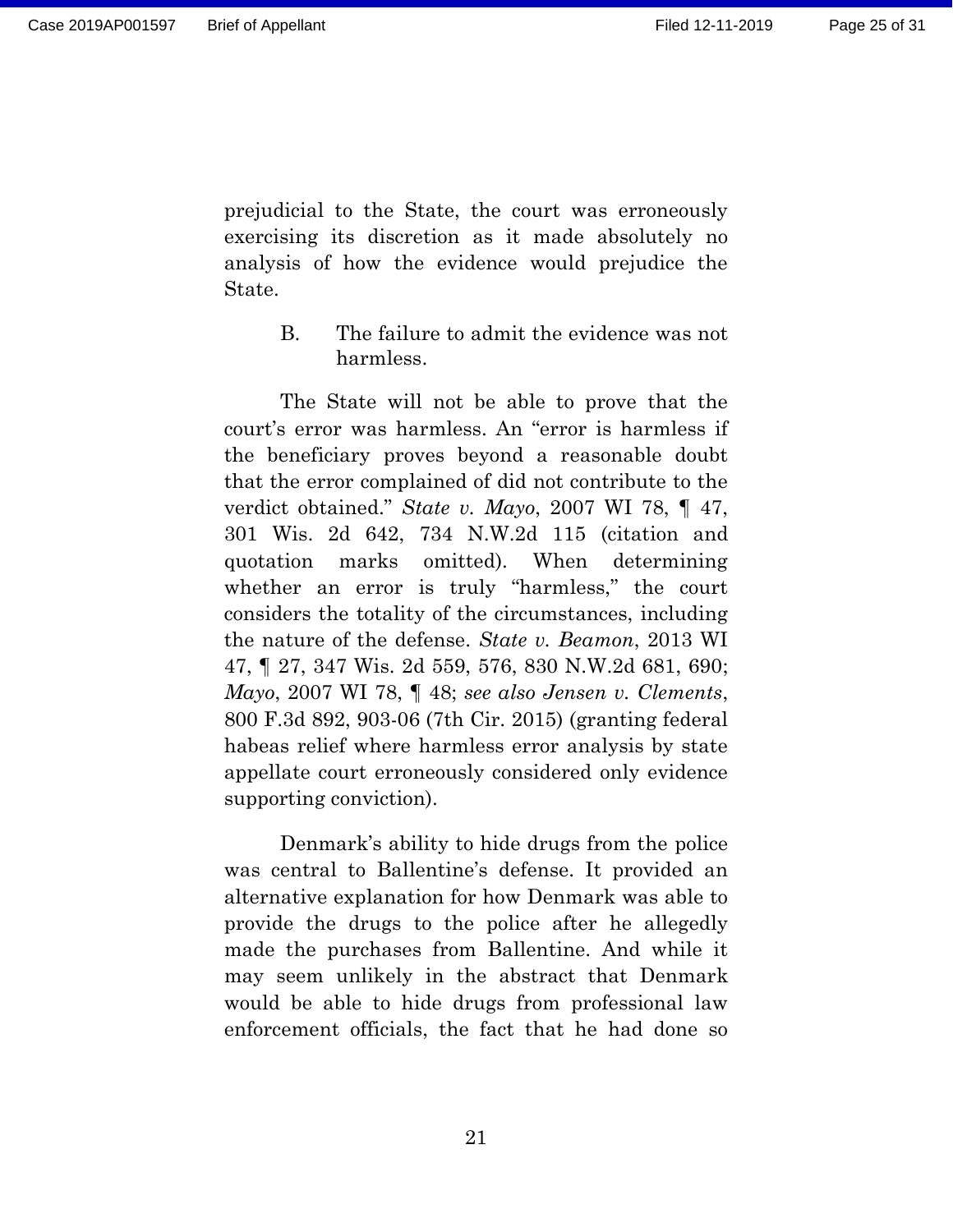before in even more difficult circumstances demonstrates that he has the skill to pull it off.

Further, the video and audio recordings do not show actual drug transactions. Thus, the State's case depended on Denmark's credibility. However, the jury acquitted Ballentine of committing the first drug transaction, signaling that it had significant concerns about his credibility.

Consequently, there is a "reasonable probability" that the outcome of the trial would have been different if the evidence had been admitted.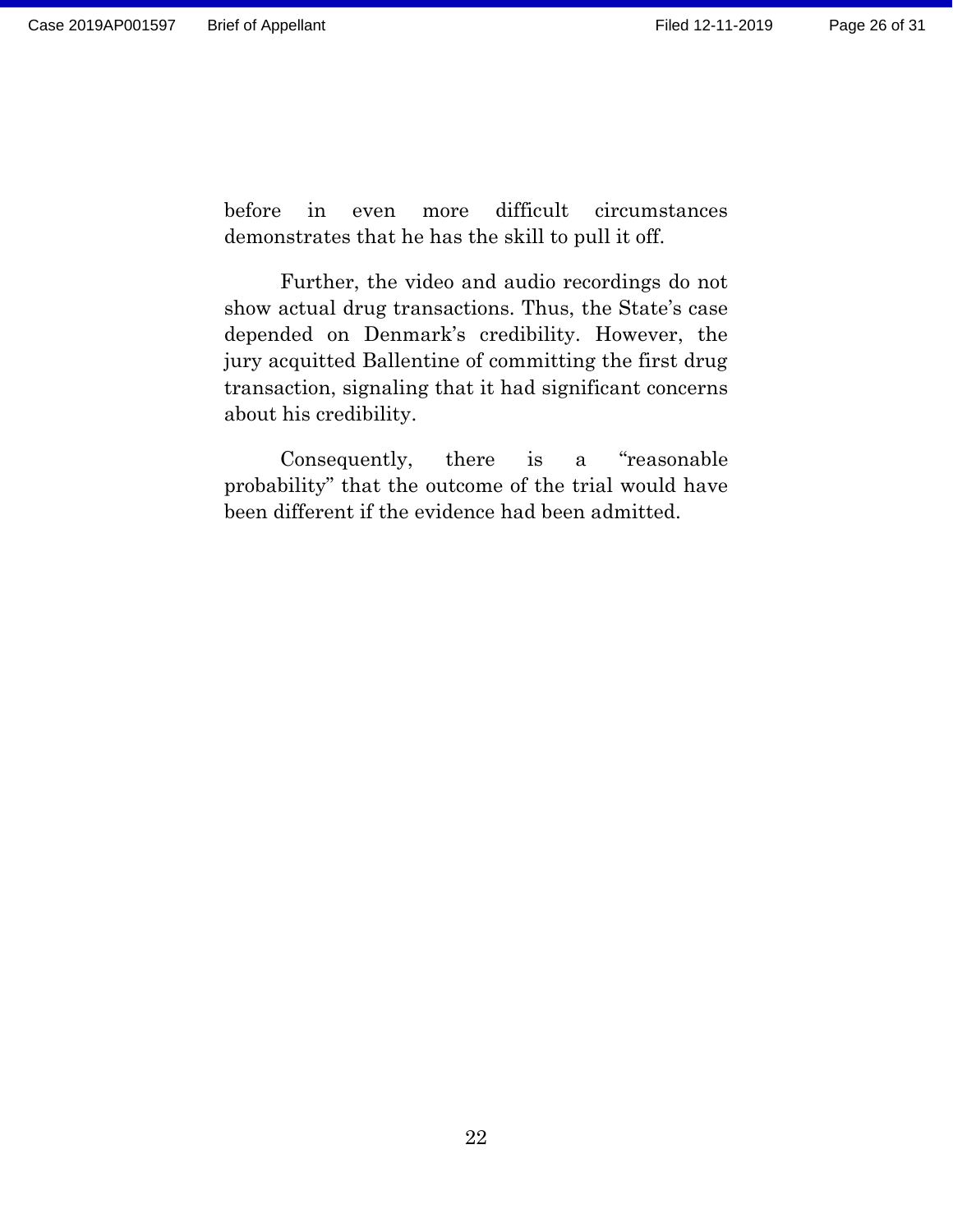## **CONCLUSION**

<span id="page-26-0"></span>For the reasons stated above, Ballentine is entitled to a new trial

> Dated this 11<sup>th</sup> day of December, 2019.

Respectfully submitted,

Thomas B. Aquino Assistant State Public Defender State Bar No. 1066516

Office of the State Public Defender Post Office Box 7862 Madison, WI 53707-7862 (608) 266-1971 aquinot@opd.wi.gov

Attorney for Defendant-Appellant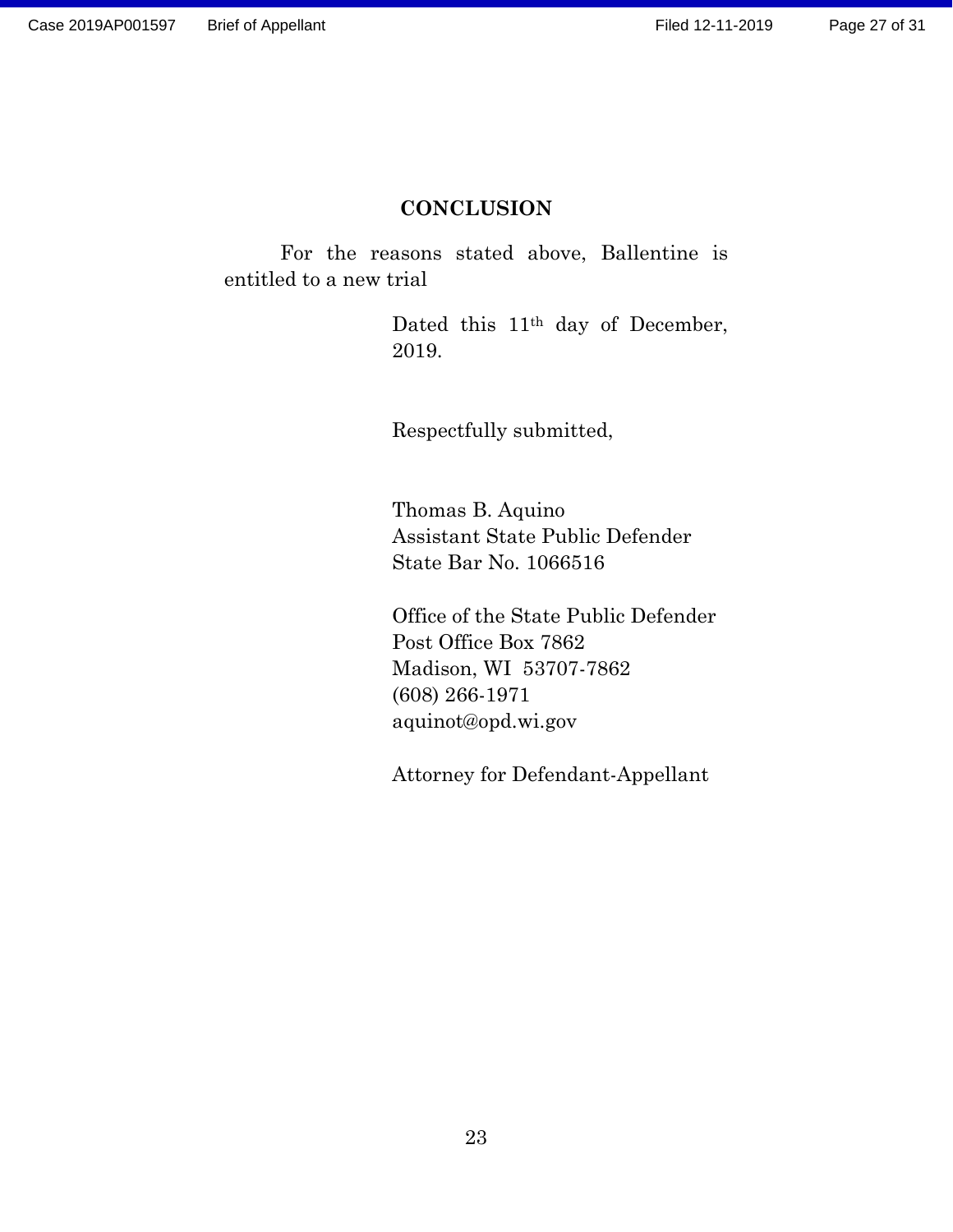#### **CERTIFICATIONS**

<span id="page-27-0"></span>I hereby certify that this brief conforms to the rules contained in  $\S$  809.19(8)(b) and (c) for a brief produced with a proportional serif font. The length of this brief is 5,373 words.

I hereby certify that I have submitted an electronic copy of this brief, excluding the appendix, if any, which complies with the requirements of § 809.19(12). I further certify that this electronic brief is identical in content and format to the printed form of the brief filed on or after this date.

I hereby certify that filed with this brief, either as a separate document or as a part of this brief, is an appendix that complies with  $\S$  809.19(2)(a) and that contains, at a minimum: (1) a table of contents; (2) the findings or opinion of the circuit court; (3) a copy of any unpublished opinion cited under § 809.23(3)(a) or (b); and (4) portions of the record essential to an understanding of the issues raised, including oral or written rulings or decisions showing the circuit court's reasoning regarding those issues.

I further certify that if this appeal is taken from a circuit court order or judgment entered in a judicial review of an administrative decision, the appendix contains the findings of fact and conclusions of law, if any, and final decision of the administrative agency.

I further certify that if the record is required by law to be confidential, the portions of the record included in the appendix are reproduced using one or more initials or other appropriate pseudonym or designation instead of full names of persons,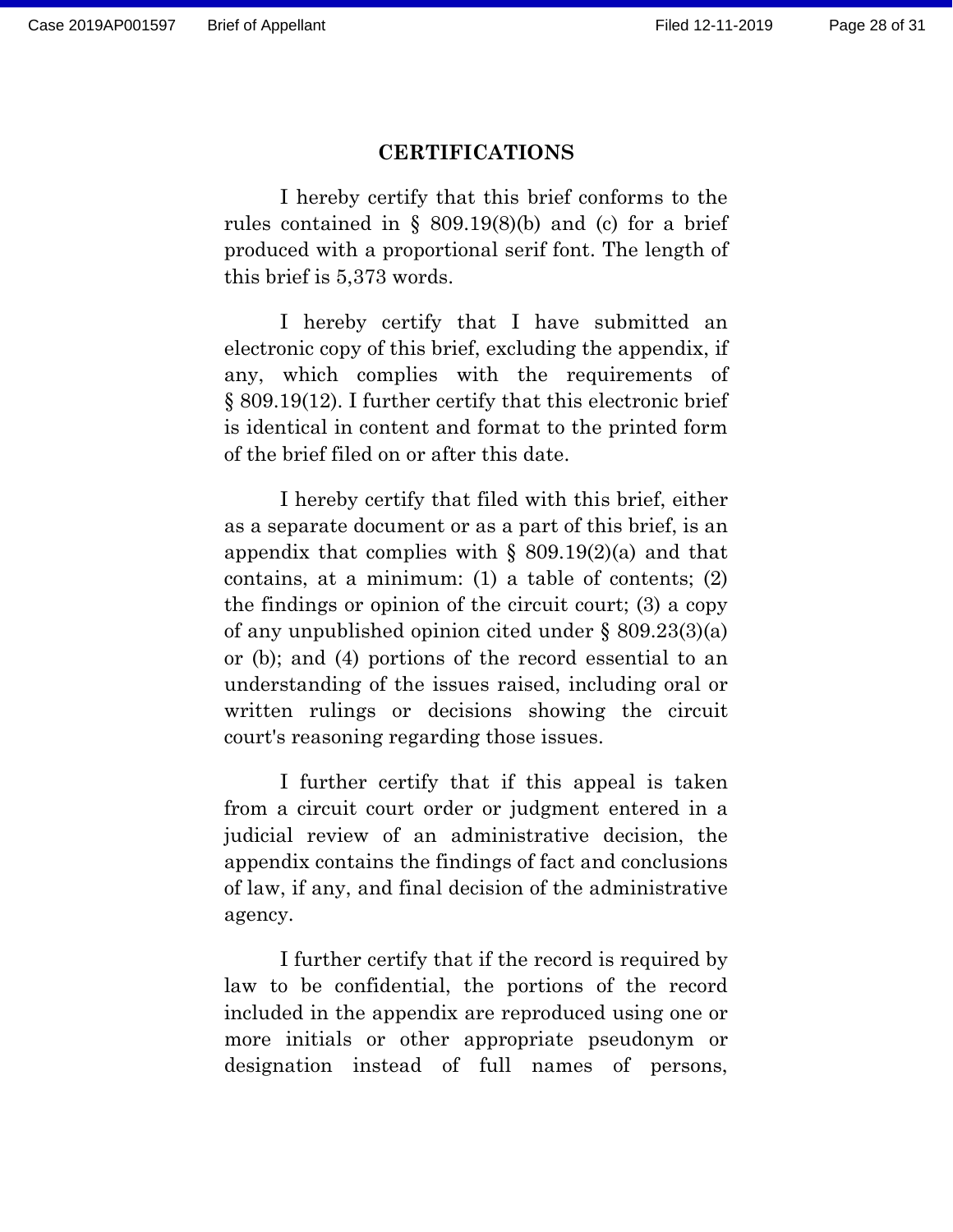specifically including juveniles and parents of juveniles, with a notation that the portions of the record have been so reproduced to preserve confidentiality and with appropriate references to the record.

A copy of this certificate has been served with the paper copies of this brief filed with the court and served on all opposing parties.

Dated this 11th day of December, 2019.

Signed:

Thomas B. Aquino Assistant State Public Defender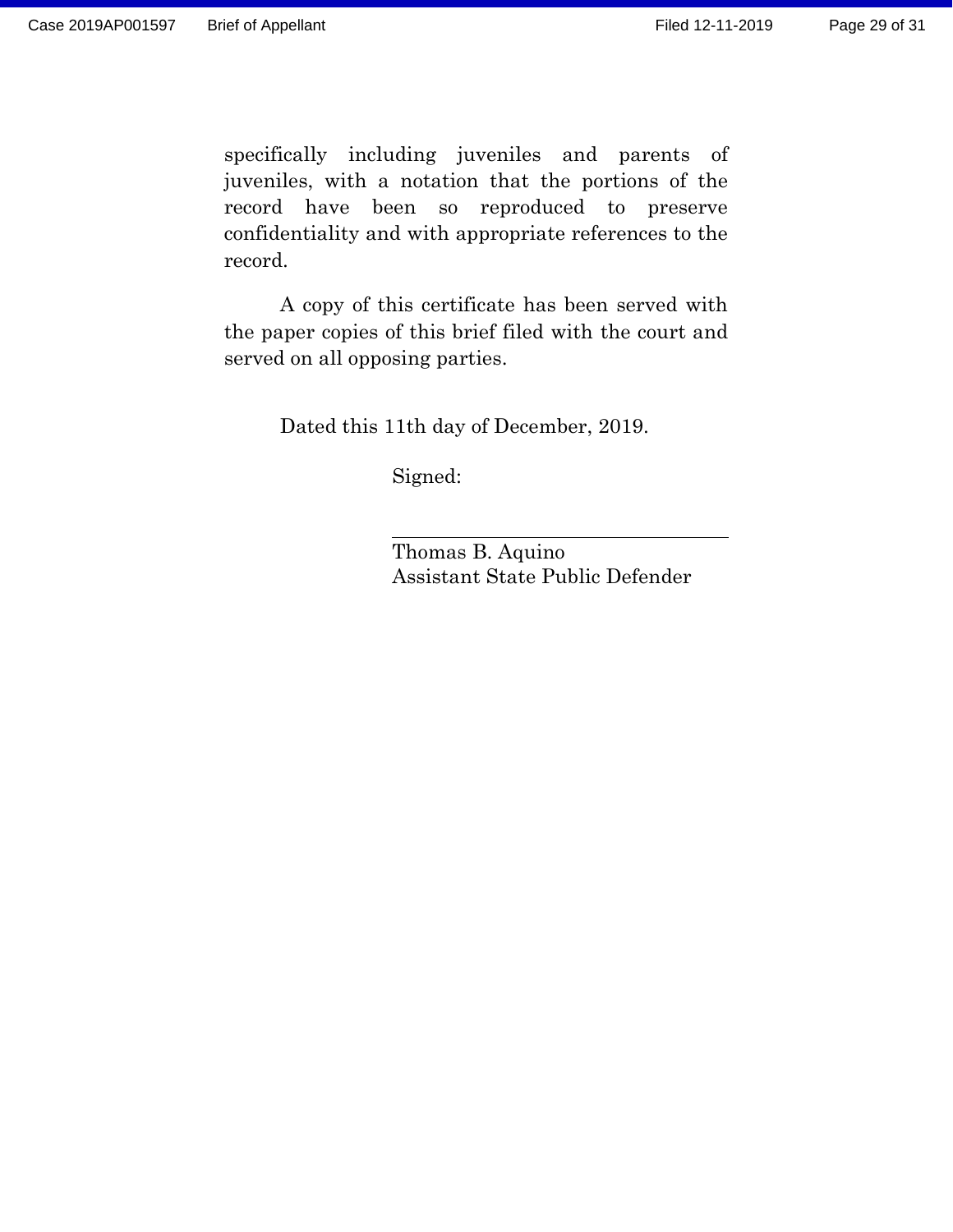## **APPENDIX**